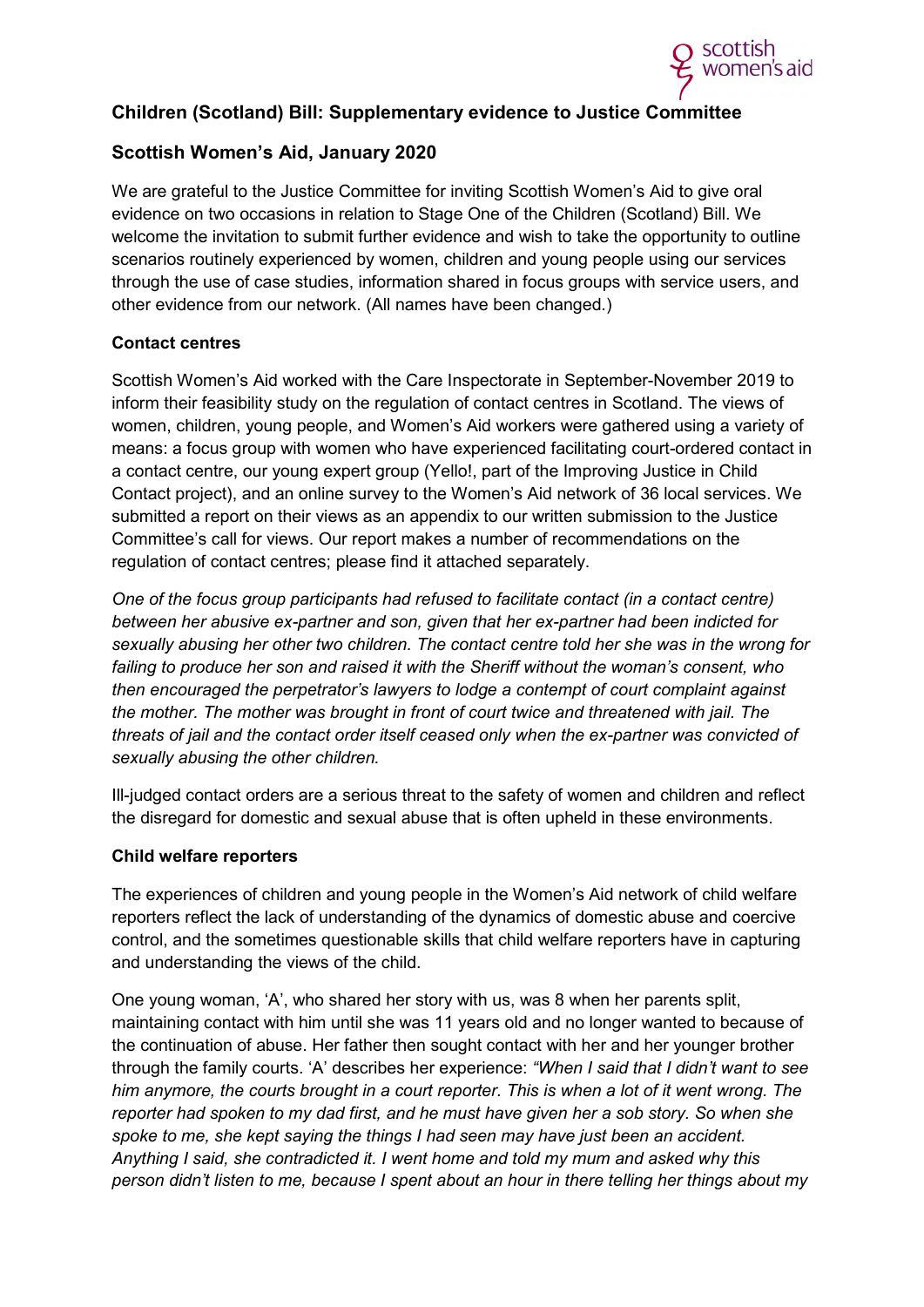

*life. I remember crying and telling the reporter that I used to cry when we were in the car because he would deliberately go fast and take his hand off the wheel. She dismissed it and made out I was mistaken. But I know he was trying to deliberately frighten me, because I would be crying for him to slow down, saying I thought we were going to die, and he used to make it worse."*

### **Continuation of domestic abuse through contact**

Continuation of abuse through court-ordered contact is a well-researched and well-evidenced issue<sup>[1](#page-1-0)</sup>; it is also the single biggest legal issue raised in calls to Scotland's Domestic Abuse and Forced Marriage Helpline.

A woman, Laura, who survived years of domestic abuse from her ex-partner with whom she had two children, shared her experience of how the abuse continued through court-ordered contact:

*"[When I left him] all hell ensued. I was threatened, belittled, ignored, shouted at, manipulated. I was told that he would make it his life's work to turn my children against me, about how much pleasure he would derive from seeing them hate me, warned that if I ever met somebody new that he would hide in the woods near our home with a shotgun, told that he would rinse me for every penny I've got.*

*I have done everything I ought to have done to mitigate and diminish his control. But having children together makes that impossible. My ex warned me soon after our first child was born, that I would always be tied to him, forever. It is true.* 

*He manipulates child contact. The system is intentionally chaotic, with dates he wants to see my children submitted sporadically and often last-minute, designed to ensure I cannot plan and cannot build a new life for myself. He averages four nights a month, but I have to drive for hours to facilitate this. At first, he would use the hand-over at a service station as an opportunity to threaten and harass me. Now we use family for this: he is usually there, insisting on being the one to open the door. I am desperately in need of guidance as to how I can help the children navigate their ongoing deeply-damaging contact with their father. I've learned not to fight him for anything."*

Another woman, Kim, who continues to require medical treatment as a result of the sexual violence and abuse she experienced from her previous partner, shared a similar experience:

*"[Contact was awarded to the perpetrator], despite me and my lawyer pleading to the sheriff to take notice of the domestic abuse and the extreme distress my child is in before and after contact. It's as if there is no understanding of coercive control. Can they not see that it's not* 

<span id="page-1-0"></span><sup>&</sup>lt;sup>1</sup> Susan L. Miller & Nicole L. Smolter, "'Paper Abuse': When All Else Fails, Batterers Use Procedural Stalking," Violence Against Women 17, no. 5 (2011) 637; David Ward, "In Her Words: Recognizing and Preventing Abusive Litigation against Domestic Abuse Survivors," Seattle Journal for Social Justice14, no. 2 (2015) 429. ;Emmaline Campbell, "How Domestic Violence Batterers Use Custody Proceedings in Family Court to Abuse Victims, and How the Courts Can Put a Stop to It," UCLA Women's Law Journal 24, no. 1 (2017) 41.;Vivienne Elizabeth, "Custody Stalking: A Mechanism of Coercively Controlling Mothers following Separation," Feminist Legal Studies 25, no. 2 (2017) 185.;Nancy J. King, "Naming the Judicial Terrorist: An Exposé of an Abuser's Successful Use of a Judicial Proceeding for Continued Domestic Violence," Tennessee Journal of Race, Gender & Social Justice 1, no. 1 (2012) 153; Maddy Coy, Emma Scott, Ruth Tweedale & Katherine Perks (2015) 'It's like going through the abuse again': domestic violence and women and children's (un)safety in private law contact proceedings, Journal of Social Welfare and Family Law , 37:1, 53-69, DOI: 10.1080/09649069.2015.1004863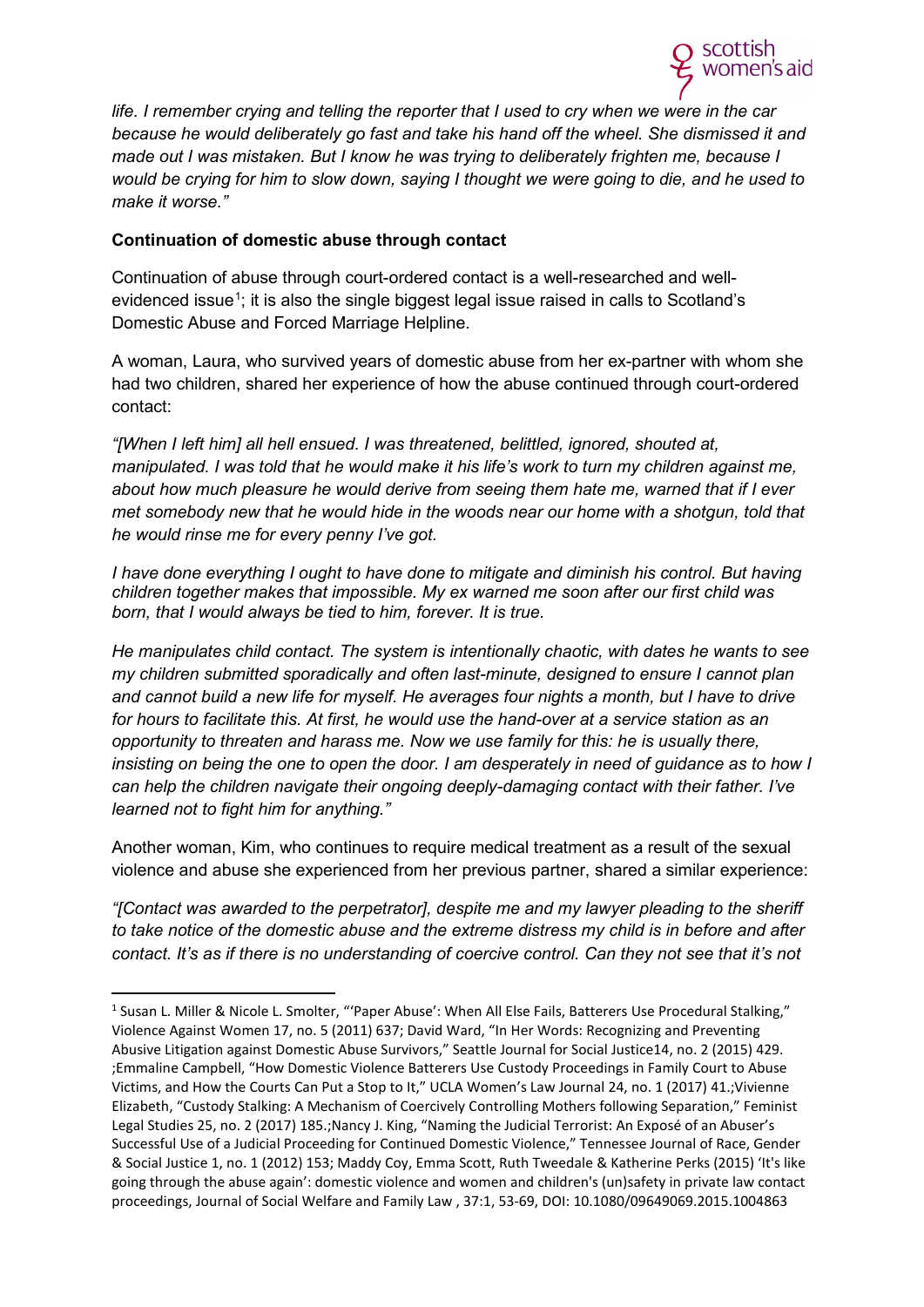

*about the child? It's an extension of abuse. We would not be in court if he was a loving and devoted father. He uses my child to get to me because he knows my child is all I've got. It's like I am screaming inside a soundproof box."*

## **Parental alienation**

Allegations of parental alienation undermine the voices and rights of children, young people, and their mothers, implying that children have been coached or 'unduly influenced'. Women, children and young people in the Women's Aid network have been told by solicitors to not mention the abuse that they have suffered in civil cases as this may provide an opportunity for perpetrators to levy accusations of parental alienation in an attempt to discredit views the child has expressed in not wanting contact with the abusive parent.

UK research with adults who experienced court-ordered contact as children shows no evidence of contact being resisted based entirely on pressure from their resident mothers; rather this was due to the child's own reasoning, often in response to the non-resident parent's behaviour.[2](#page-2-0)

The same young woman, 'A', whose experience with her child welfare reporter is outlined above, went on to share that she believed the child welfare reporter assumed her views were not her own, and how she felt dismissed as a result:

*"I think, because my vocabulary is good, the reporter thought that I wasn't using my own words, like it was my mum who had told me all these things. But, I have had to grow up so*  fast because of all the things he has done, so that is why I understand a lot more about *things than other people my age. My dad never acted like a parent. He always acted like a child."*

Fortunately, in 'A's case, she decided to raise her concerns about her child welfare reporter and sought to speak directly to the sheriff, who overturned the contact arrangement as a result of her views. Many children and young people in our network do not have this opportunity. For professionals who are employed to represent the views of children and young people to then disregard them, or assume they have been 'unduly influenced', only results in the silencing of children and young people who have experienced domestic abuse. This is not only detrimental to their wellbeing and recovery from the abuse, but also seriously compromises their safety.

In 2019, a joint letter signed by 172 international academics was sent to the World Health Organisation regarding the inclusion of parental alienation in ICD-11, the International Classification of Diseases 11th Revision. The academics stated they were 'deeply concerned about this proposal from a women's safety and child development, health and safety point of view, as well as from research and science perspectives.' The letter is attached separately.

*The personal accounts provided are excerpts from longer case studies. Full length versions are available on request.* 

<span id="page-2-0"></span> $2$  Fortin, J., Hunt, J., & Scanlan, L. (2012). 'Taking a longer view of contact: The perspectives of young adults who experienced parental separation in their youth.' Brighton: Sussex Law School.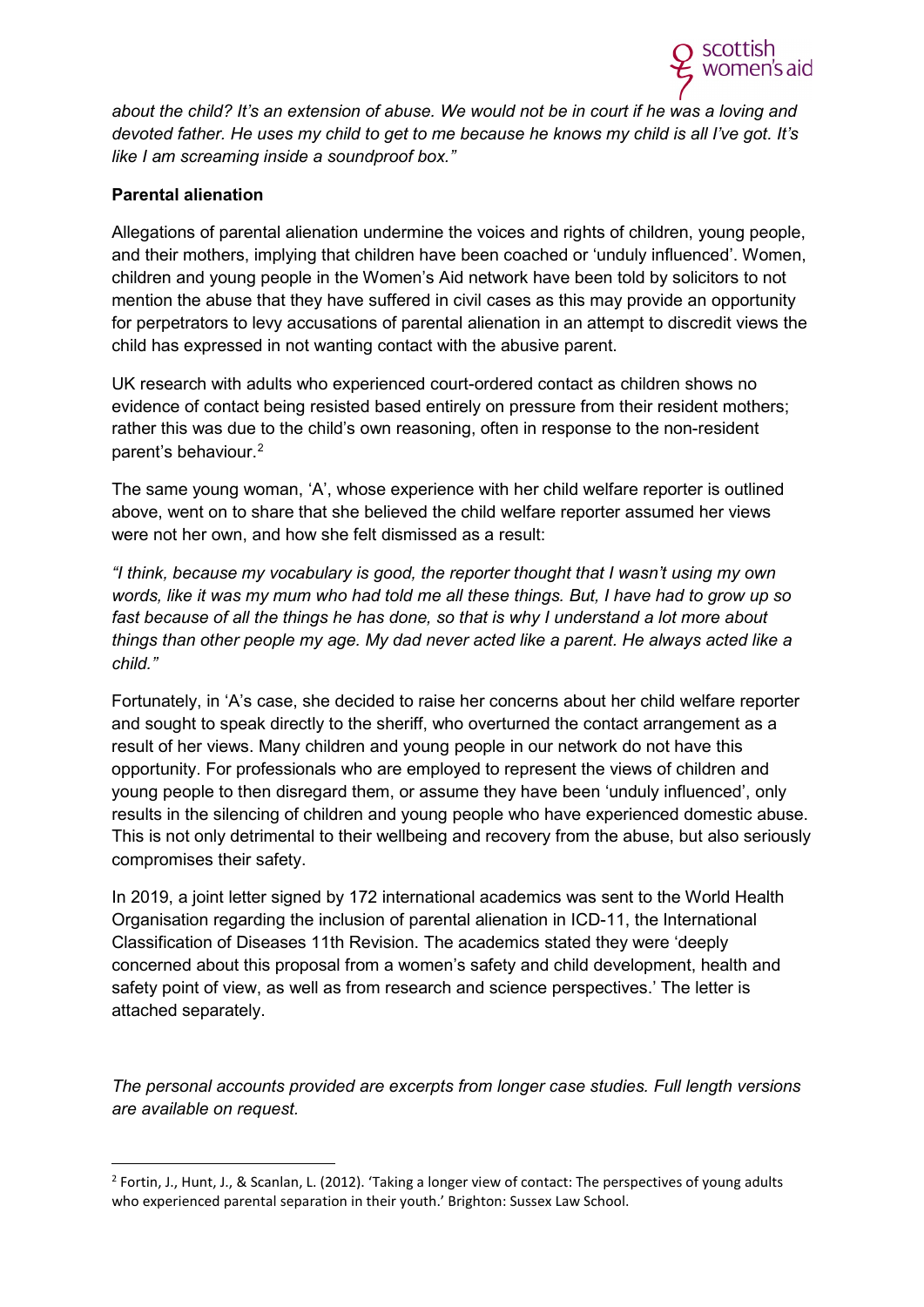

# **Regulation of contact centres: recommendations from women and children who have experienced domestic abuse**

*'Everytime I spoke to the contact centre, it felt like I was walking on eggshells – just like I had to do with my ex-partner'* - woman in contact centre focus group

## **Introduction**

Scottish Women's Aid (SWA) is the lead organisation in Scotland working to end domestic abuse, playing a vital role in campaigning and lobbying for effective responses to domestic abuse. SWA is the umbrella organisation for 36 local Women's Aid organisations across Scotland; they provide practical and emotional support to women, children and young people who experience domestic abuse. The services offered by our members include crisis intervention, advocacy, counselling, outreach and follow-on support and temporary refuge accommodation.

SWA was approached by the Care Inspectorate in September 2019 to provide views from women, children, and Women's Aid workers, on the regulation of contact centres, in order to inform a feasibility study they have been commissioned by the Scottish Government to carry out. The Care Inspectorate have been commissioned to carry out the study as one of the potential regulatory bodies in Scotland who may be tasked with the regulation of contact centres, a proposed provision in the Children (Scotland) Bill which is expected to achieve royal assent in summer 2020.

# **Gathering of views**

A survey was sent out to Women's Aid groups to gather workers' views on the experiences of the women and children they support in using contact centres. SWA facilitated a focus group of five women using a local Women's Aid service who had recent or ongoing experience of using contact centres to facilitate contact between their children and their abusive ex-partners. SWA also asked YELLO!, the Young Expert Group in the Improving Justice in Child Contact project, for their views on the regulation of contact centres.

All groups agreed that contact centres should be regulated. Discussions covered a wide range of issues, including contact centre staff and volunteers (including training and the views of children and young people), the physical environment of the contact centres, and the relationship between contact centres and the courts.

We have summarised the findings below.

# **Contact centre staff and volunteers**

## **Training on domestic abuse and coercive control**

*'I don't want people on my side, I just want people to speak the truth'* – woman in contact centre focus group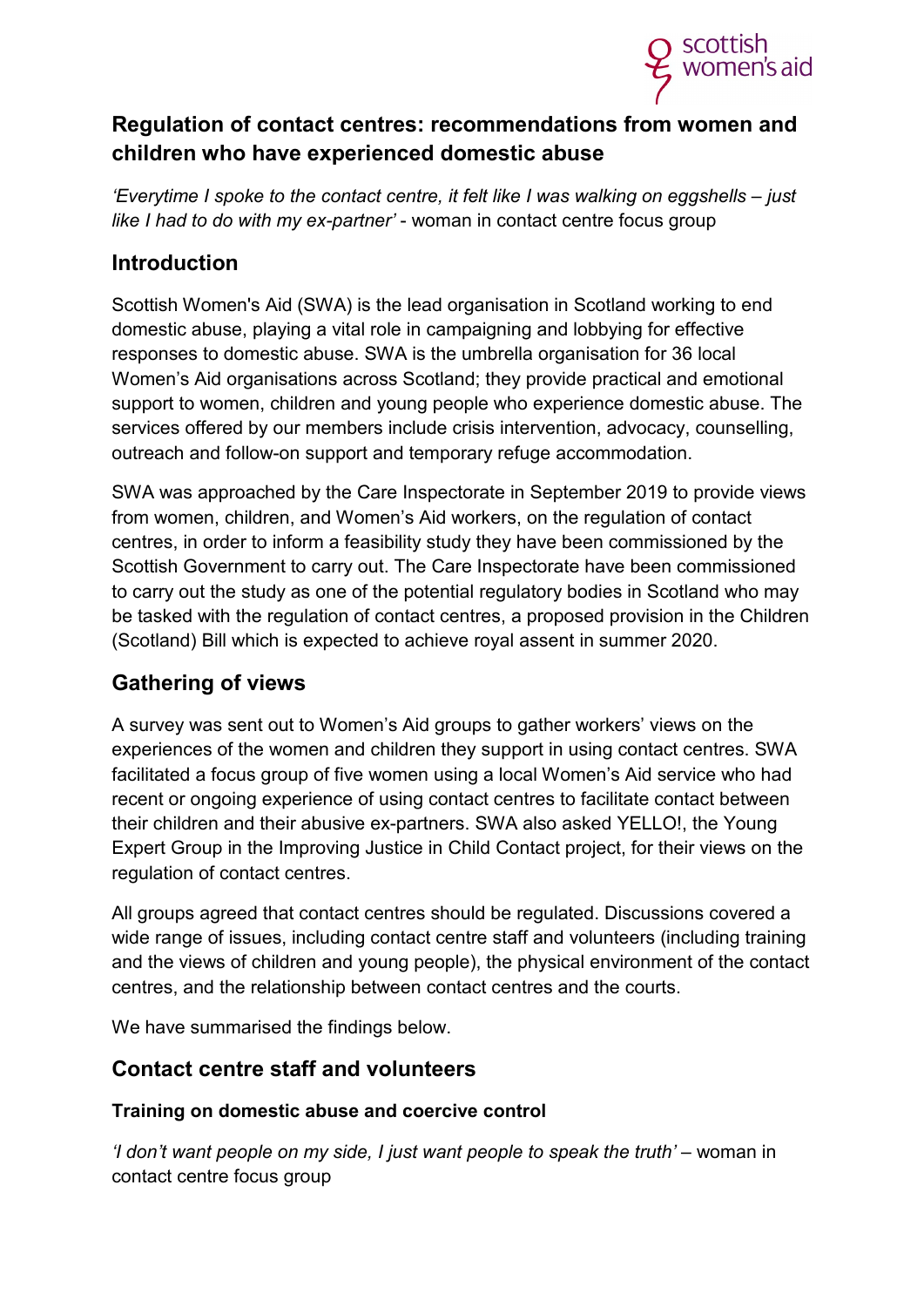

The Children (Scotland) Bill includes provision for four days training for contact centre staff and volunteers. Women, children and Women's Aid workers agreed that while this was a welcome provision, it is an insufficient amount to create the culture change that is required. They highlighted the importance of this training covering the dynamics of domestic abuse and coercive control (and specifically, its impact on children and young people), the impact of trauma, and how to take a child-centred approach in contact.

Women, children, and Women's Aid workers agreed that contact centre staff do not currently possess sufficient knowledge or understanding of domestic abuse and coercive control. Women described having their experiences of domestic abuse dismissed, minimised, or sometimes not acknowledged at all. Risk assessment processes were often non-existent, particularly for children and young people, and if they were carried out, women who had experienced domestic abuse often felt that there was an insufficient understanding of the impact of domestic abuse and how this affected their use of contact centres. Women reported harmful comments from staff and volunteers in contact centres, including 'it's hard to understand how you could have experienced all of this when you were pursuing a career and he was at home taking care of the children', and 'it's difficult for [the child's] dad as he has to travel so far to get here'. Women also reported a lack of understanding of the impact of domestic abuse on their children, with comments made by staff implying that if domestic abuse had happened, it had happened 'in the past' and 'only to them', not their child(ren).

Women, children and young people raised experiences they have had of perpetrators of domestic abuse bringing presents for the child to the contact centre, and despite this being forbidden in the contact centre's policy, staff and volunteers allowing the gifts to be given to the child. This demonstrates a lack of understanding of the dynamics of domestic abuse and characteristically manipulative tactics often used by perpetrators.

Women shared examples of being told they were being 'deliberately hostile' or 'obstructive' to contact by staff at contact centres because they expressed concern over their children's welfare and behaviour before or after contact, and as a result, feeling unable to voice legitimate concerns about how they and their children were being treated or about the behaviour of staff.

## **Views of children and young people**

Women and children had experience of contact centre staff and volunteers prioritising the wishes of the non-resident parent over that of the child, with children unwilling to meet their dad being enticed by staff using toys or sweets, or children being visibly very upset for the duration of contact. Women shared how damaging these experiences have been to their relationship with their children, resulting in their children saying 'you are not listening to me, no one is listening to me', and asking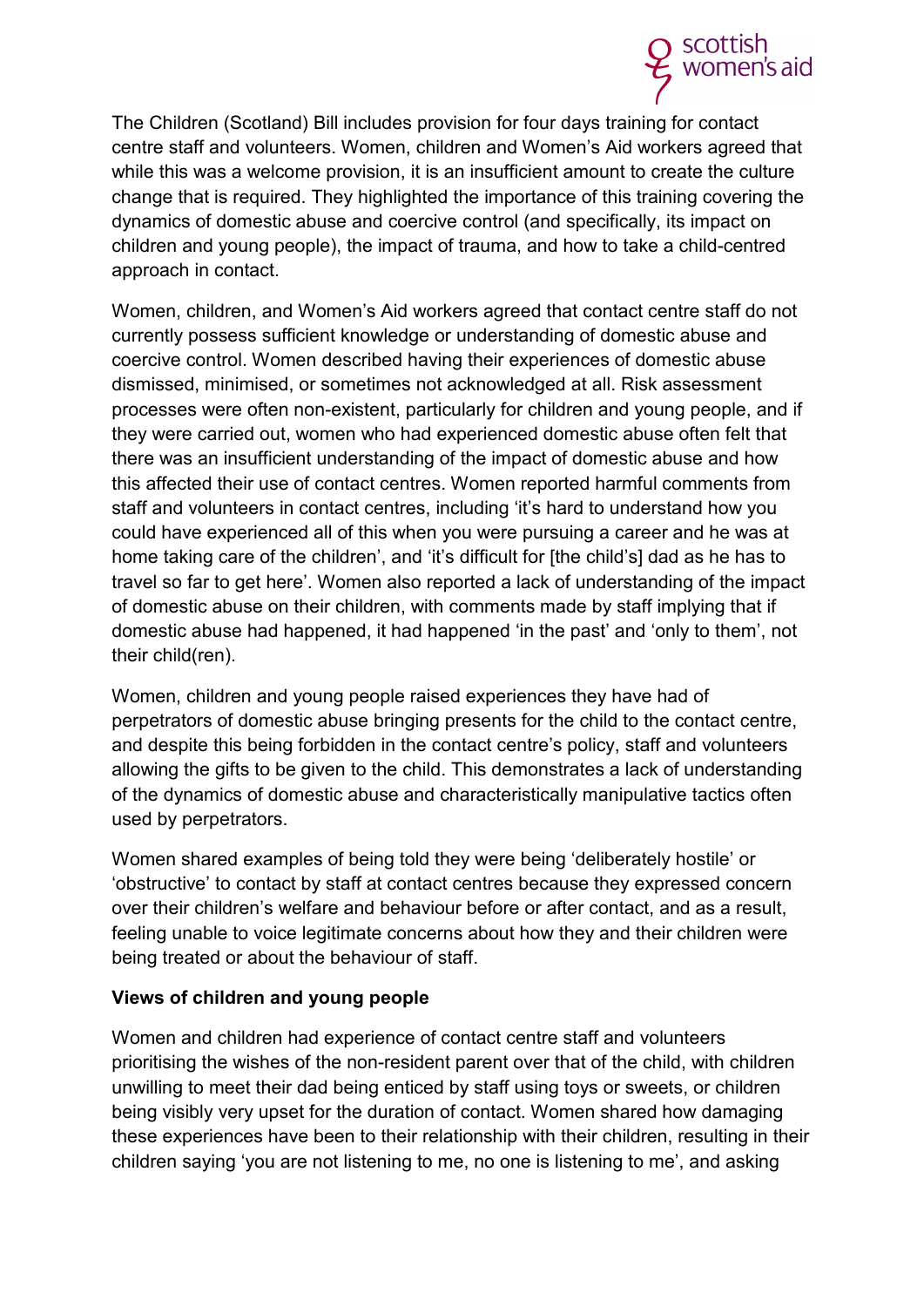

their mothers if they love them. Children and young people felt strongly that staff shouldn't try and convince or persuade the children to see their dad.

Children and young people highlighted the need for children's views to be asked for, and heard, by the people working in the contact centre. They felt there should be specific training for staff and volunteers on listening to children and young people, and giving their views due weight. They felt it would be helpful to be able to bring someone they trusted into contact with their dad if they were worried about it; this could be another family member, a support worker, or another trusted adult like a teacher.

Recommendations:

- Staff in contact centres to follow a Safe and Together™ approach when facilitating contact in families where a parent has been abusive
- Increased provision of training for contact centre staff and volunteers on issues relating to dynamics of domestic abuse and coercive control, its impact on children and young people, the impact of trauma on women and children who have experienced domestic abuse, and how to take a child-centred approach in contact
- Training should be robust and carried out by experts after a training-needs assessment. Basic training in domestic abuse and coercive control does not mean that staff should feel qualified to 'mediate' between parents. This is potentially extremely harmful for all involved
- Training is not the only element required to ensure that staff and volunteers in contact centres are better equipped to understand the dynamics of domestic abuse; feedback mechanisms for women, children and young people, infrastructure that supports leadership, ongoing attention to quality of provision, and accountability systems that ensure that improvements in provision are sustained and expanded are also required
- Women and children must be involved in thorough risk assessment of the contact taking place, with assessment occurring prior to contact and monitored throughout
- Clear monitoring processes for contact communicated to those using contact centres, with regular reviews carried out of the contact arrangement consulting with all involved
- Contact centre staff must identify, intervene and cut contact short if they feel the child is distressed
- Support sessions prior to children and young people attending the centre, where they have the opportunity to meet workers at the centre and see the room where contact will take place
- Better info to women, children and young people on what to expect in using a contact centre, communicated in advance of first visit
- Clear and child-friendly complaint policies and procedures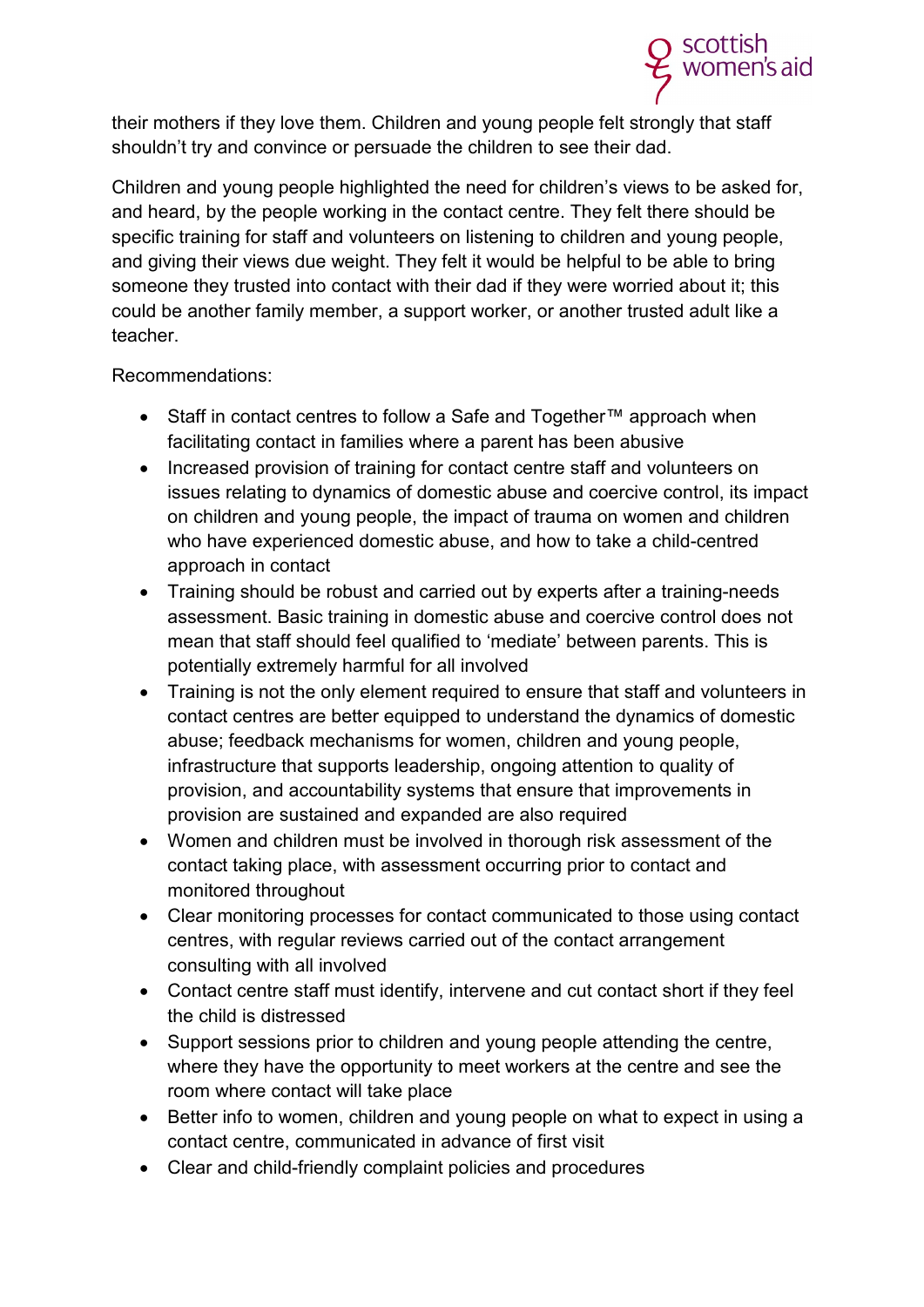

# **Physical environment**

'*How can seeing your perpetrator be in any way positive?*' - woman in contact centre focus group

The Children (Scotland) Bill includes financial provision for improvements to contact centre buildings.

Women, children and Women's Aid workers all recommended that major improvements be made to the physical environment of contact centres to better facilitate contact, and to ensure the safety of women and children. Women highlighted the need for CCTV in and outside the centre which is accessible to those using the contact centres for use in court if needed, separate entrances to the centre, and separate waiting areas (and not 'safe rooms' that women are put in while perpetrators of domestic abuse have unrestricted use of the rest of the space). Workers in Women's Aid groups in rural areas also highlighted the fact that women and children using public transport to get to contact centres would often have to use the same bus or train as their perpetrator.

On a related note, Island-based Women's Aid groups have also raised that additional provision needs to be made for those living in island or rural communities without access to a contact centre. The Islands Communities Screening Assessment of the Children (Scotland) Bill states that those in island communities travel to access contact centres on the mainland, and that this is not expected to change (par.23). Very few women can travel to the mainland to use contact centres, with contact often happening in spaces that will not be regulated, or at home, instead. It is not reasonable nor in line with children's rights or best interests to expect children to have to travel a long distance to contact centres. One Women's Aid group recommended a model where trained contact centre staff are able to provide mobile contact spaces across island communities in community centres or other suitable spaces.

Children and young people highlighted that often, contact centre buildings can be 'boring', and not places that feel very fun or natural to be in. They felt that having more activities, and age-specific areas in contact centres to reflect different interests and abilities, would make it easier to have fun and to interact with their non-resident parent.

Recommendations:

- Better geographical provision of contact centres, or alternative flexible arrangements where staff from contact centres could come to other agreed buildings, to cut down on travel time and disruption for children and young people
- CCTV in and outside contact centres which can be used by those using contact centres as evidence in court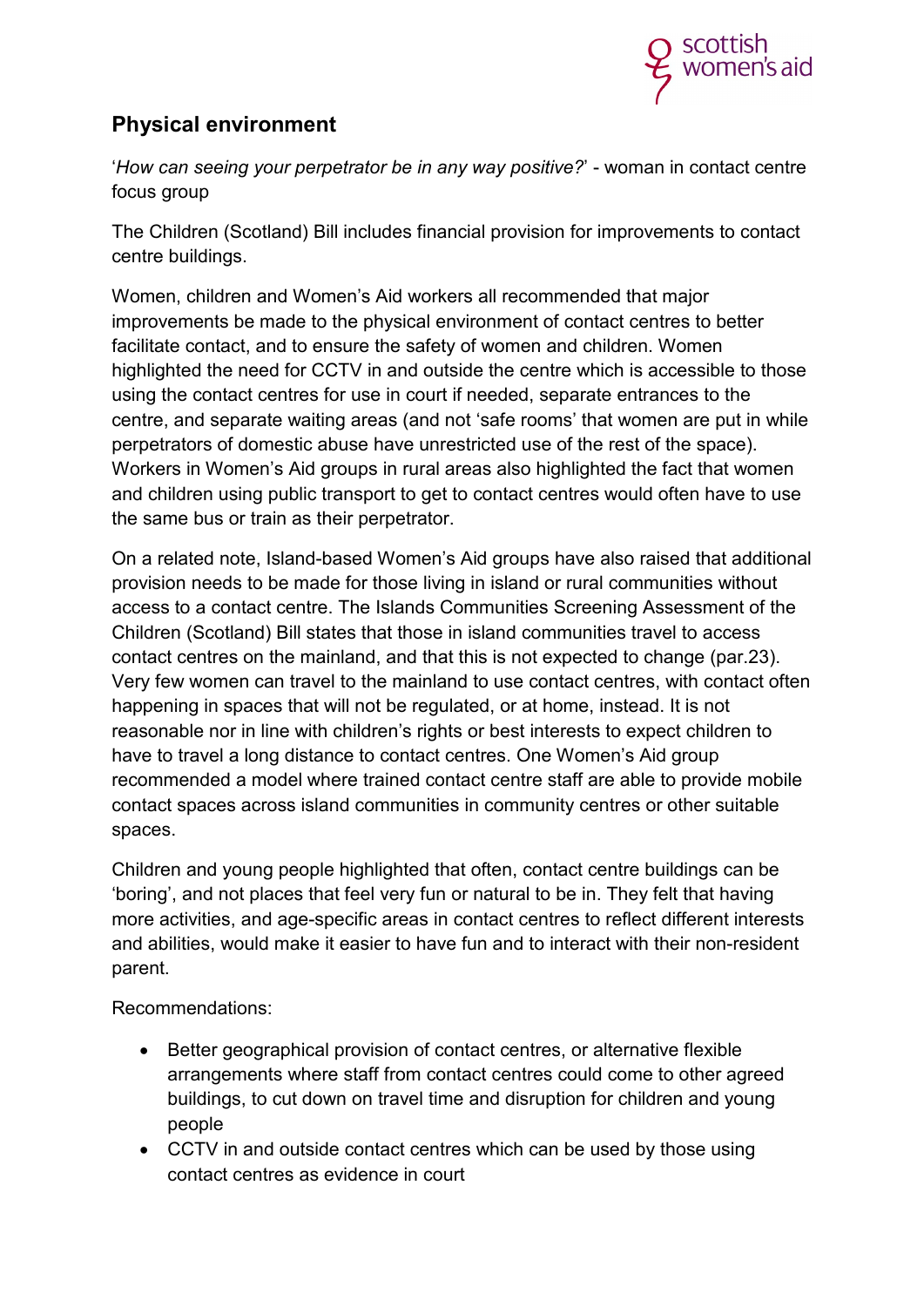

- Separate entrances and waiting areas (which do not serve to restrict the space of women who have experienced domestic abuse)
- Staggered arrival and leaving times facilitated by contact centre staff
- Improvements to how child-friendly spaces are; better provision of toys and activities for different age groups

## **The relationship between contact centres and the courts**

*'You escape an abusive partner and then you are abused by the system'* - woman in contact centre focus group

There is very little contact between criminal and civil court proceedings, and women raised examples of court orders made by civil court being enforced during criminal proceedings in a way that is dangerous and unethical. One woman shared her experience of being threatened with a charge of contempt of court by a Sheriff for refusing to facilitate contact between her son and ex-partner while her ex-partner was indicted on criminal charges of sexual abuse against her other children. Only when he was found guilty and sentenced to nine years in prison did attempted enforcement of the order cease.

Women raised concerns about the content of reports from contact centres to the courts. Several women in the focus group shared examples of staff in contact centres raising concerns with the mother about the child's happiness with the contact arrangement, which was then however not reflected in reports made by the centre to the Sheriff about the quality of contact. Women also raised that reports that are written and submitted to court are not able to be amended; this is particularly problematic when women only see the content of the report after it has been submitted. Multiple Women's Aid workers and women in the focus group shared examples of notes on contact being written up in centres by someone who did not supervise the contact

One woman commented that 'it felt that the contact centre was a place where my perpetrator can win the child back', and that it felt as if the perpetrator has to do very little in order for contact to eventually move to unsupervised, often without any consultation with the child(ren) in question. Another woman shared that the contact centre she had been using wrote a letter to court in support of her abusive ex-partner when she attempted to move contact to a different centre based on concerns she had for how staff were treating her children.

Children and young people advised that it should be up to the child is contact is supervised or unsupervised, and if contact should move out of a contact centre.

Recommendations

• Contact should cease with immediate effect and be reviewed if circumstances change, particularly in relation to criminal charges being made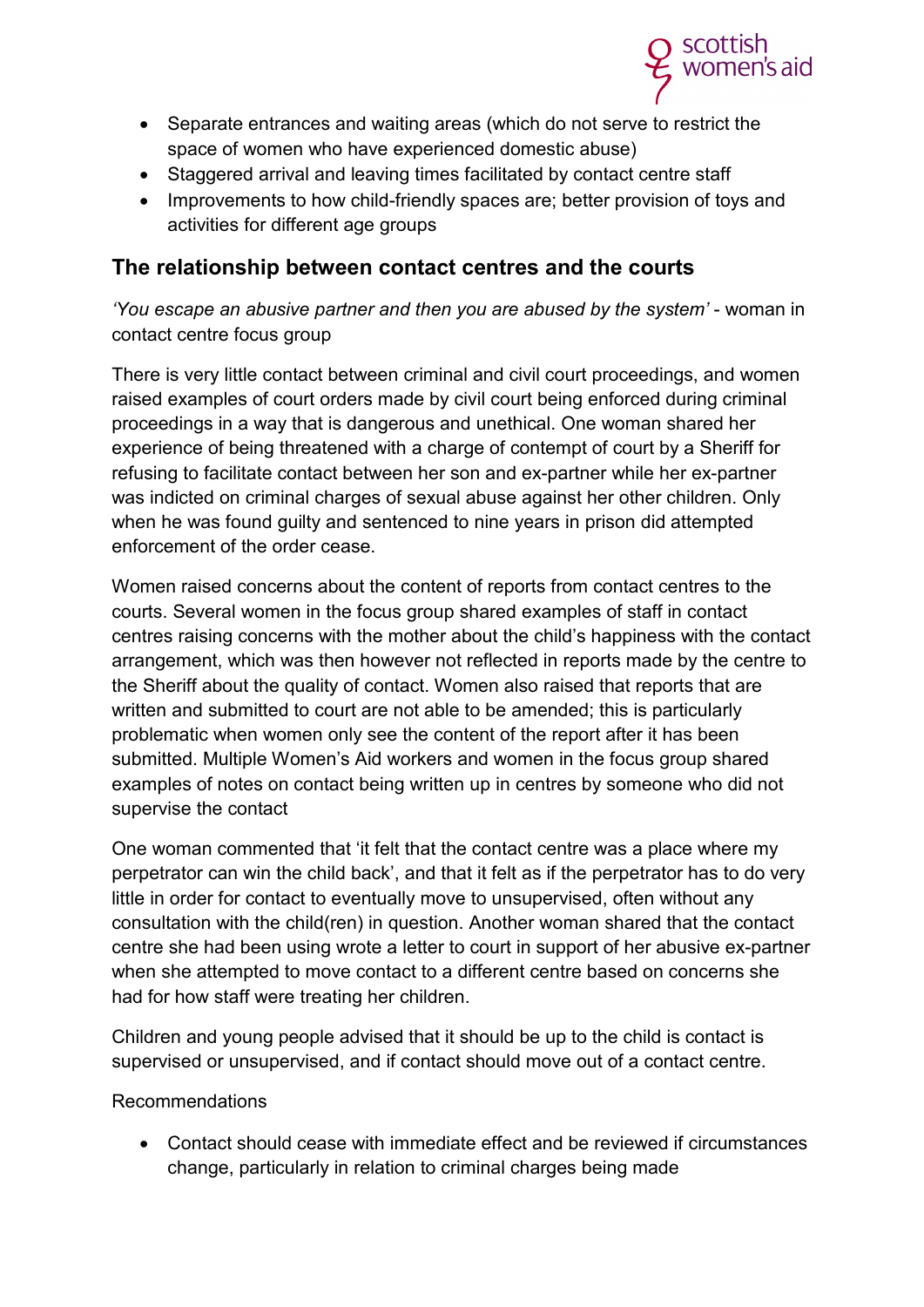

- Regular reviews of contact and regular seeking of views of CYP on their experiences
- Reports to court made available to parents and children in order to allow for feedback
- Processes clearly communicated to women and children on how to dispute or amend content of reports made by contact centre to courts
- Contact centre staff with a thorough understanding of the dynamics of domestic abuse must flag issues or report back on the contact they have seen to the courts or other relevant professionals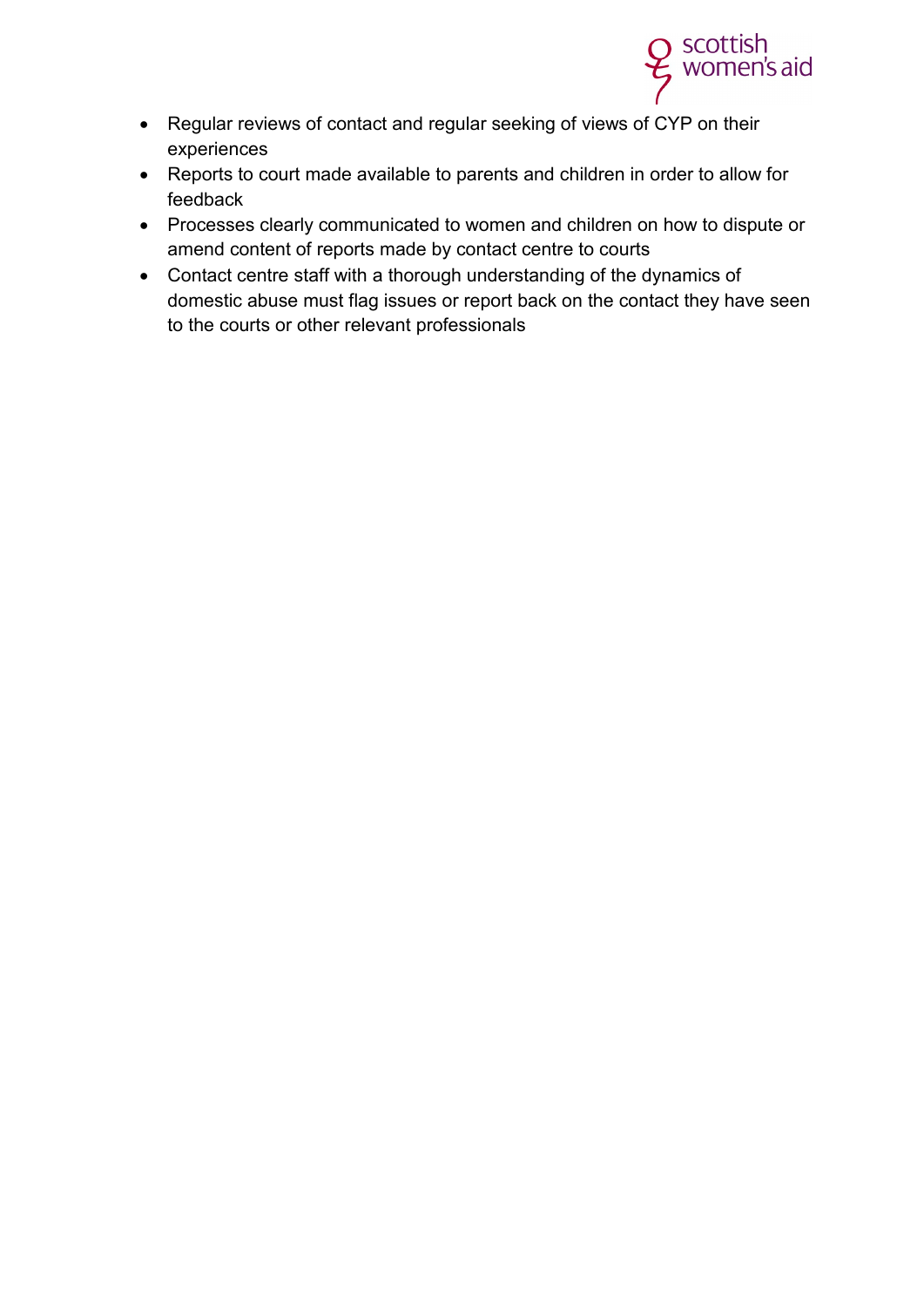## **Collective Memo of Concern to: World Health Organization**

**RE: Inclusion of "Parental Alienation" as a "Caregiver-child relationship problem" Code QE52.0 in the** *International Classification of Diseases 11th Revision* **(ICD-11)**

**From: Concerned Family Law Academics, Family Violence Experts, Family Violence Research Institutes, Child Development and Child Abuse Experts, Children's Rights Networks and Associations<sup>1</sup>**

## **Date: April 22, 2019**

 $\overline{a}$ 

It has recently come to our collective attention that the World Health Organization is considering the addition of "parental alienation" (PA) as a "caregiver-child relationship problem" in ICD-11, the *International Classification of Diseases 11th Revision*. We are surprised by the lack of prior consultation in connection with gender equality issues associated with the concept and are deeply concerned about this proposal from a women's safety and child development, health and safety point of view, as well as from research and science perspectives.

We are requesting removal of all references to "parental alienation" and related concepts in ICD-11 for the reasons set out below. Our research and experience in court has demonstrated that parental alienation, which lacks credibility, is frequently employed to divert attention from domestic violence and abuse and other evidence relevant to the best interests of the child.

Empirically verified problems associated with the application of parental alienation theory, discussed in Part Two, include:

- Limited support for the concept in scientific research on children
- Gender bias in the application and effects of parental alienation claims
- Deflection of attention from scrutiny of parenting practices and parent-child relationships in favor of assuming primary-care parental blame when children have poor relationships with the other parent
- Deflection of attention from scrutiny of child risk and safety factors in family violence cases
- Imposition of equal time, joint custody presumptions or equal shared parental responsibility
- Deflection of attention from thorough analysis of the best interests of children criteria
- The silencing of women and children such that evidence of family violence and of negative parenting is not presented

<sup>1</sup> Linda C Neilson, Professor Emerita, University of New Brunswick, Canada, and Research Fellow of the Muriel McQueen Fergusson Centre for Family Violence Research composed this memo with the support and assistance of Joan Meier, Professor of Law, George Washington University Law School and Legal Director, Domestic Violence Legal Empowerment and Appeals Project (DV LEAP); Elizabeth Sheehy, Professor Emerita, F.R.S.C., O.O., University of Ottawa, Faculty of Law; Margaret Jackson, Professor Emerita, Director of the FREDA Centre on Violence Against Women and Children; Prof. Ruth Halperin-Kaddari, Professor at Bar-Ilan University Faculty of Law, Israel, Founding Head of the Rackman Center for the Advancement of Women at BIU and former Vice-Chair of CEDAW; Susan Boyd, Professor Emerita F.R.S.C., Peter A. Allard School of Law, University of British Columbia; Peter Jaffe, PhD, Psychologist & Professor, Academic Director, Center for Research and Education on Violence Against Women and Children, Western University, London ON, Canada; and Simon Lapierre, Full Professor, School of Social Work, University of Ottawa.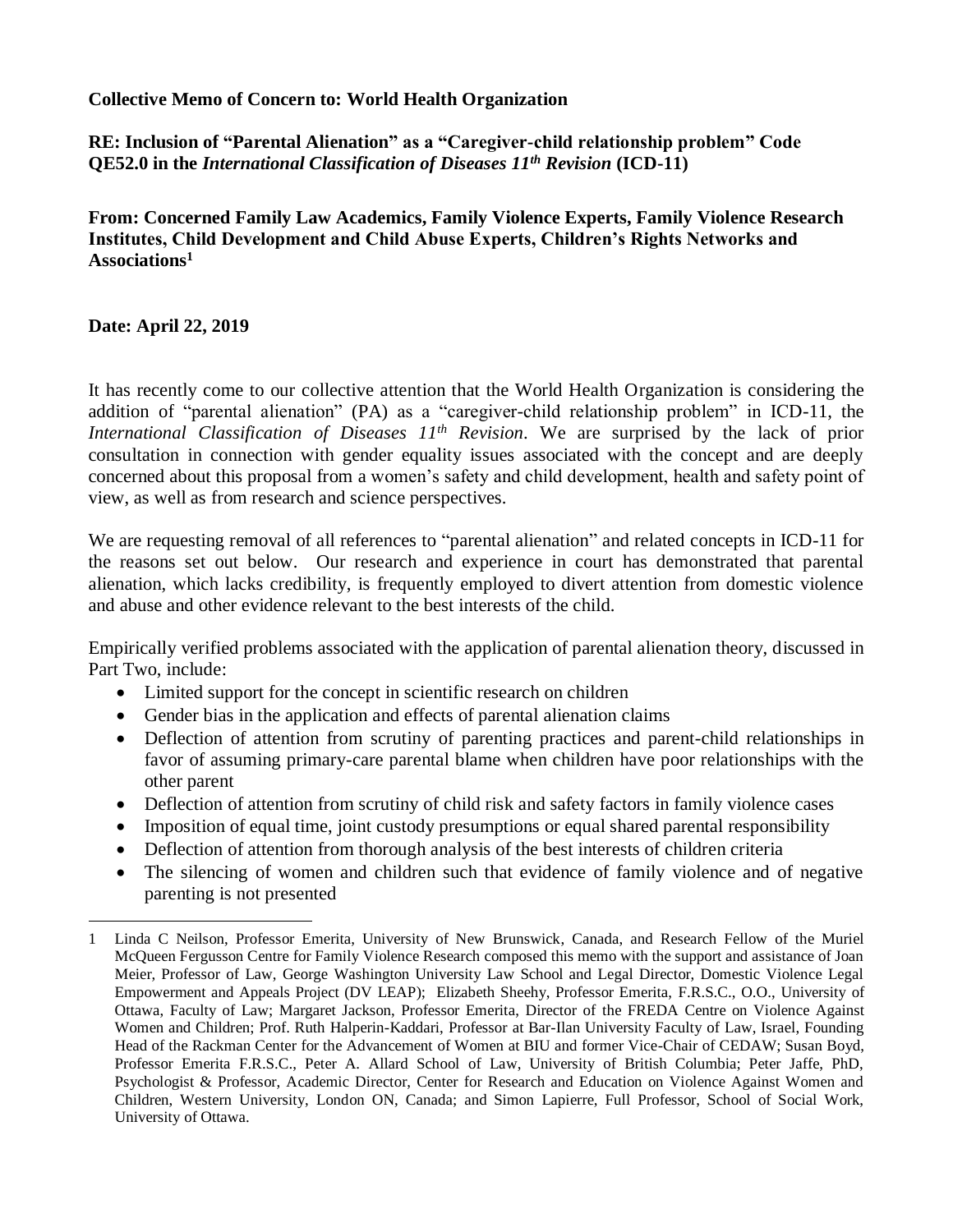- The discounting of the perspectives of children and the failure to protect children from parental abuse, contrary to the internationally recognized rights of children set out in the United Nations *[Convention on](https://www.ohchr.org/en/professionalinterest/pages/crc.aspx) the Rig[hts of the Child](https://www.ohchr.org/en/professionalinterest/pages/crc.aspx)*
- Inappropriate assignment of parental blame for normal adolescent behavior
- Deflection of attention from studies that demonstrate child resistance to contact and child harm are better explained by factors other than those proposed by parental alienation theory
- Emerging evidence that parental alienation "remedies" are harming many children
- Negative effect of the theory on evidence and on legal responsibilities to assess children's best interests and safety
- The undermining of knowledge about how family violence harms children and what is needed for their safety and well-being.

### **PART TWO: Discussion**.

### **The parental alienation concept is not supported by credible scientific research on children.**

**Discussion:** As the Amici brief to the Court of Appeals for the State of New York (March 22, 2019) associated with *E.V. (Anonymous) v R.V. (Anonymous) and G.V. (Anonymous)* Westchester Country Clerk's Index No. 10602/2007, states:

*Parental alienation, while lacking a universal clinical or scientific definition, generally refers to the presumption that a child's fear or rejection of one parent (typically the noncustodial parent), stems from the malevolent influence of the preferred (typically custodial) parent. The alienation hypothesis inherently relies on two flawed assumptions: (i) that children do not ordinarily fear or resist a non-custodial parent without manipulation by the other parent, and (ii) that a child's hostility toward or fear of the other parent, can in fact be caused solely by the favored parent's negative influence (or programming), regardless of the child's own experience. There is little or no scientific support for either premise, and both derive from PAS, which has itself been roundly debunked by scientific and professional authorities.<sup>2</sup>*

Vigorous debate and controversy surround the validity of "parental alienation" "diagnoses" and the assessment tools and remedies associated with it.<sup>3</sup> While some authors contend that the concept has

 $\overline{a}$ 2 PAS stands for Parental Alienation Syndrome, a controversial concept proposed by child psychiatrist Richard A Gardner that resulted in family courts removing numerous children from the primary care of protective mothers. The concept was soundly refuted on grounds of gender bias, harm to children, and lack of scientific credibility in the mid 1980s. It then fell into disuse. The same concept resurfaced in the mid 2000s largely as a result of Dr. Amy J. L. Baker's interviews in the United States with forty adults who responded to an advertisement, who claimed to have been alienated from a parent when they were children. Blatant anti women and children terminology found in Gardner's earlier work has been removed (although gender bias and the undermining of the views of children have remained) and the word "syndrome" was omitted, presumably in order to avoid the need for scientific proof of a mental health condition. Despite questionable research foundations, the concept spread rapidly and is now being applied in many parts of the world.

<sup>3</sup> Julie Doughty *et al*., "Parental alienation: in search of evidence" [2018] Fam Law 1304 [hereafter Doughty *et al*. (2018a)]; Julie Doughty *et al.*, *Review of research and case law on parental alienation* (Cardiff: Welsh Government, 2018) [hereafter Doughty *et al*. (2018b)]: L. Drozd, "Rejection in cases of abuse or alienation in divorcing families" in RM Galatzer-Levy, L Kraus & J Galatzer-Levy, eds, *The Scientific Basis of Child Custody Decisions* (2<sup>nd</sup> ed) (Hoboken, NJ: John Wiley & Sons, 2009) 403; C.S. Bruch, "Parental Alienation Syndrome and Parental Alienation: Getting It Wrong in Child Custody Cases" (2001) 35 Family Law Quarterly 527; M.S. Pignotti, "Parental alienation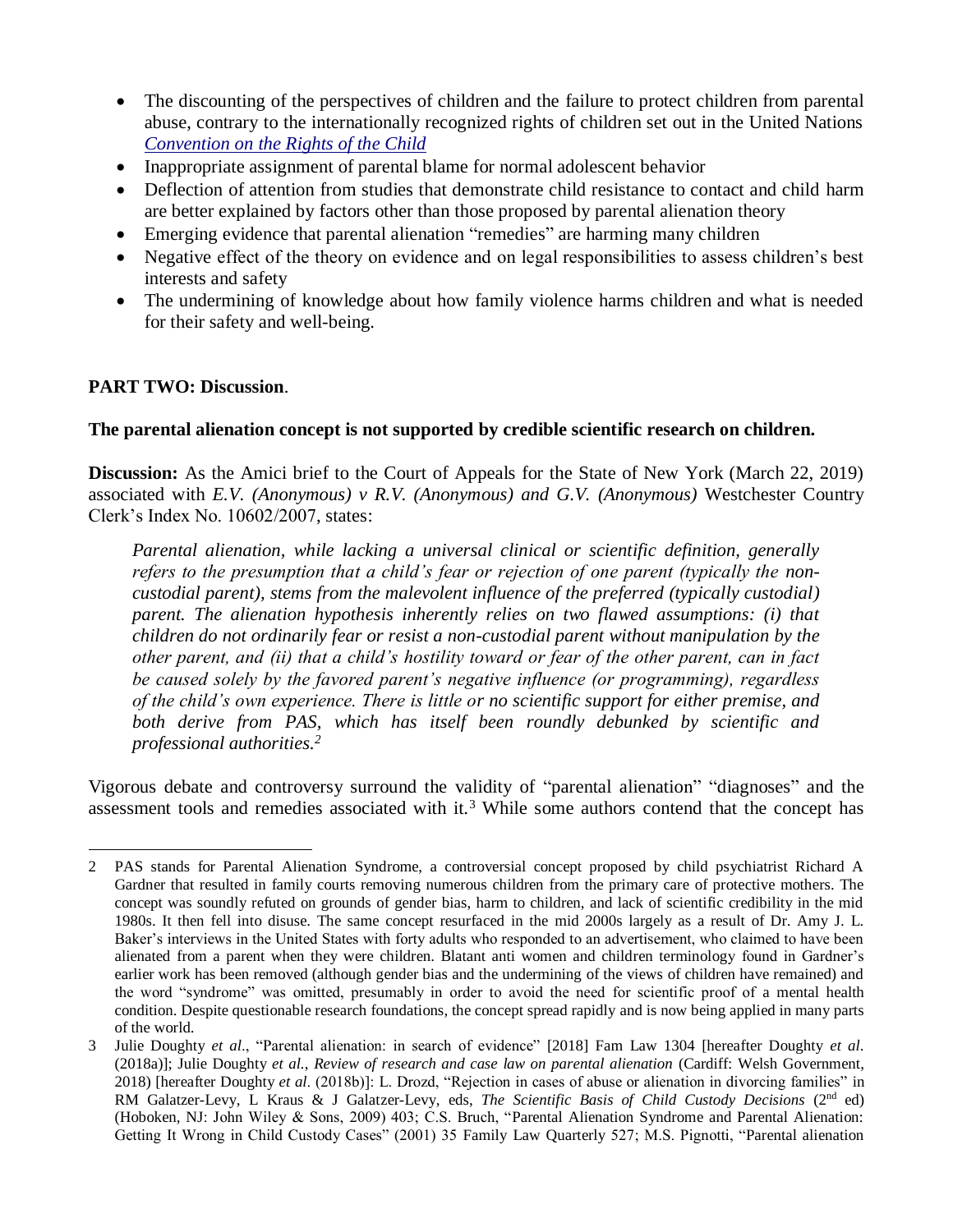demonstrated scientific validity,<sup>4</sup> many tenured academic researchers, child experts and experts in the domestic and family violence fields disagree. References to published criticisms of parental alienation theory by internationally respected experts are listed in footnote 5.<sup>5</sup> It is important to note that many of the assertions of validity have been advanced by individuals who offer or have offered alienation "reunification therapy" for economic gain or who are expert witnesses paid to testify in custody cases.<sup>6</sup>

Concerns about parental alienation theory that have been validated empirically by researchers who do not have vested economic or personal interests in parental alienation remedie, include:

 $\overline{a}$ 

 $\bullet$  1) Concerns about research credibility,<sup>7</sup> limited evidence of representativeness of study samples, small sample sizes,<sup>8</sup> absence of longitudinal research,<sup>9</sup> and most importantly, lack of

- 5 Published comments critical of parental alienation theory by internationally respected researchers and academics include: Robert Emery, PhD., Professor of Psychology in the Department of Psychology and Director of the Center for Children, Families and the Law, University of Virginia: *"Despite influencing many custody proceedings, Gardner's ideas fail to meet even minimal scientific standards."* Source: Robert E. Emery, "Parental Alienation Syndrome: Proponents Bear the Burden of Proof" (2005) 43:1 Family Court Review 8; Robert Geffner, Clinical Research Professor and adjunct faculty member for the National Judicial College, as well as author of numerous books on domestic violence and child abuse has commented: *"While some parents resort to such behavior, parent alienation syndrome is not a valid diagnosis and shouldn't be admitted into child custody cases."* Robert Geffner, "Editor's note about the special section" (2016) 13:2-3 Journal of Child Custody 111; Walter DeKeseredy, Molly Dragiewicz & Martin Schwartz, "A Word of Caution about parental alienation" in Walter DeKeseredy, Molly Dragiewicz & Martin Schwartz, *Abusive Endings: Separation and Divorce Violence Against Women* (Oakland: University of California Press, 2017) 136; R. Freeman & G. Freeman, *Managing Contact Difficulties: A Child Centered Approach* (Ottawa: Department of Justice Canada, 2003); S.J. Dallam, "Parental Alienation Syndrome: Is it scientific?" in E. St. Charles & L. Crook, eds., *Expose: The failure of family courts to protect children from abuse in custody disputes* (Los Gatos, CA: Our Children Charitable Foundation, 1999) (online); J.S. Meier, P[arental Alienation Syndrome and Parental](https://vawnet.org/material/parental-alienation-syndrome-and-parental-alienation-research-review)  [Alienation: A Research Review](https://vawnet.org/material/parental-alienation-syndrome-and-parental-alienation-research-review) *Research Forum* (National Online Resource Centre on Violence Against Women, 2009); Joan Meier & Sean Dickson, "Mapping Gender: Shedding Empirical Light on Family Courts' Treatment of Cases Involving Abuse and Alienation" (2017) 35:2 Law & Inequality 310; P. Van Horn & B. M Groves, "Children Exposed to Domestic Violence: Making Trauma Informed Custody and Visitation Decisions" (2006) 57:11 Juvenile and Family Court Review 51; Smith, *supra* note 3; Dalton *et al.*, *supra* note 3; Bruch, *supra* note 3.
- 6 For example, Richard A. Warshak, formerly associated with Family Bridges workshops in the United States; Amy J. Baker; Stanley Clawar, clinical sociologist, and owner of Walden Counselling & Therapy; Barbara Jo Fidler of *[Families Moving Forward](https://familiesmovingforward.ca/)*.
- 7 Sources cited *supra* note 3; Rebecca Thomas & James Richardson, "Parental Alienation Syndrome: 30 years On and Still Junk Science" (2015) 54 :3 Judge's Journal (online)*;* Daniel Krauss, *Psychological Expertise in Court* (city: Routledge, 2016); Isabelle Côté & Simon Lapierre, *L'Aliénation Parentale Stratégie D'Occultation De La Violence Conjugale*? **Contains (Ottawa:** FemAnVi, 2019) **Online:** 2019
- http://fede.qc.ca/sites/default/files/upload/documents/publications/rapport\_ap.pdf.
- 8 Michael Saini *et al*., "Empirical Studies of Alienation" in Leslie Drozd *et al.*, eds, *Parenting Plan Evaluations: Applied Research for Family Court* (New York: Oxford University Press, 2012) 399. Sociologist Stanley Clawar's research is commonly cited by parental alienation advocates in support of assertions of the scientific research validity of parental

syndrome (PAS): unknown in medical settings, endemic in courts" (2013) 104:2 Pub Med 54; Holly Smith,"Parental Alienation Syndrome: Fact or Fiction? The Problem With Its Use in Child Custody Cases" (2016) 11 Mass. L. Rev. 64; C. Dalton *et al.*, *Navigating Custody and Access Evaluation in Domestic Violence Cases* (Reno, NV: National Council of Juvenile and Family Court Judges, 2006); Hon. Jerry Bowles *et al.*, *A Judicial Guide to Child Safety in Custody Cases* (Reno, NV: National Council of Juvenile and Family Court Judges, 2009); Joan Meier, "A Historical Perspective on Parental Alienation Syndrome and Parental Alienation" (2009) 6 Journal of Child Custody 232; Toby Kleiman, "Family court ordered 'reunification therapy': junk science in the guise of helping parent/child relationships?" (2017) 14:4 Journal of Child Custody 295; Linda C Neilson, [Parental Alienation Empirical Analysis: Child Best Interests or](http://www.fredacentre.com/wp-content/uploads/2018/02/Parental-Alienation-Linda-Neilson.pdf)  [Parental Rights? \(](http://www.fredacentre.com/wp-content/uploads/2018/02/Parental-Alienation-Linda-Neilson.pdf)Fredericton: Muriel McQueen Fergusson Centre for Family Violence; Vancouver: FREDA Centre for Research on Violence Against Women and Children, 2018).

<sup>4</sup> For example, William Bernet & Amy J.L. Baker, "Parental Alienation, DSM-5 , and ICD-11: Response to Critics" (2013) 41:1 Journal of the American Academy of Psychiatry and the Law 98; Richard Warshak, "Current Controversies Regarding Parental Alienation Syndrome" (2001) 19:3 American Journal of Forensic Psychology 29; Stanley Clawar & Brynne Rivlin, *Children Held Hostage* (2<sup>nd</sup> ed) (Chicago: American Bar Association, 2013).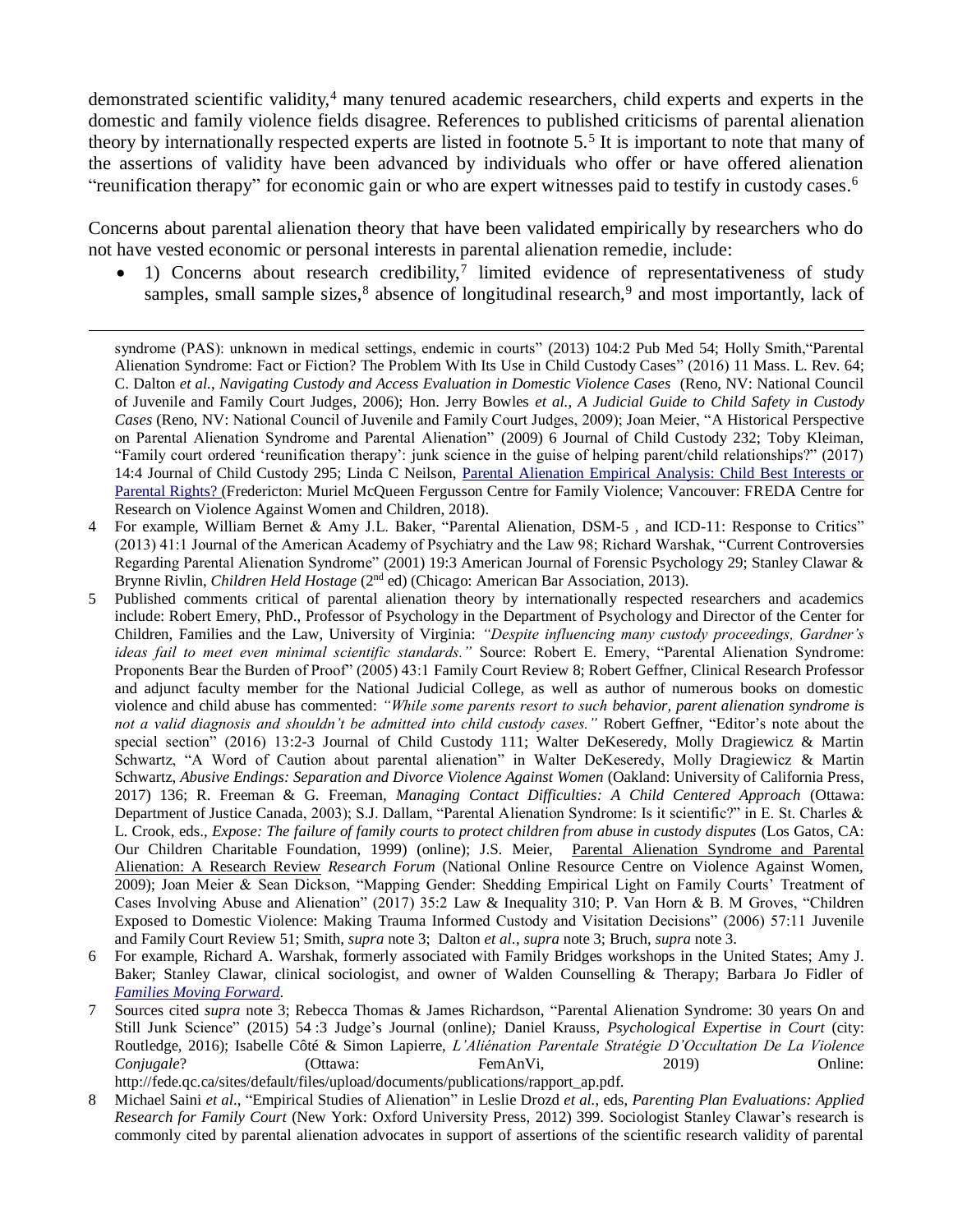research controls to assess for and rule out alternative explanations for child resistance to contact and child harm that are known to have a negative impact on children's relationships with parents and that have been documented repeatedly in research on child well-being for decades, i.e., parental conflict, intimate partner and family violence, child abuse, weak parent-child attachment, parental neglect, parental substance misuse and/or negative or hostile parenting;<sup>10</sup>

• 2) Gender bias in the application and effects of parental alienation claims;<sup>11</sup>

 $\overline{a}$ 

• 3) Deflection of attention from scrutiny of parenting practices and parent-child relationships in favor of projecting blame onto primary-care parents when children have poor relationships with the other parent; $^{12}$ 

alienation theory. The claim is made that Clawar and Rivlin's empirical research documenting parental alienation and its associated child and parental behaviors is based on analysis of more than 700 (now 1000) cases. However, scrutiny of the empirical basis for the claims made by Clawar and Rivlin, *supra* note 4, "Appendix: Research Techniques and Sample Characteristics," reveals that the Clawar and Rivlin analysis is derived from client files seen in their professional practice and subsequently analyzed by the authors. In the absence of research samples and research controls, we have no way of knowing the degree to which the authors' conclusions can be extended beyond clinical samples to the general public, and we have no way of knowing the extent to which the authors considered and controlled for scientifically verified and professionally accepted adversities that affect children's relationships with their parents. Clawar and Rivlin's conclusions should be considered therapeutic theory drawn from clinical practice rather than scientific research.

- 9 Jean Mercer, "Are intensive parental alienation treatments effective and safe for children and adolescents?" (2019) Journal of Child Custody [https://doi.org/10.1080/15379418.2018.1557578.](https://doi.org/10.1080/15379418.2018.1557578) Although Dr. Amy Baker has testified in Canadian courts, for example, *Hukerby v. Paquet* [2014] S.J. no 791, that her research is longitudinal, and other parental alienation advocates have advised courts that Dr. Baker's conclusions are based on "long-term' research." In fact, her research was actually merely qualitative and retrospective. For particulars, see: Amy J. L. Baker, "The Long-Term Effects of Parental Alienation on Adult Children: A Qualitative Research Study" (2006) 33:4 American Journal of Family Therapy 289; Amy J. L. Baker, *Adult Children of parental alienation syndrome: Breaking the ties that bind*  (New York: W.W. Norton Professional, 2007). In contrast, a longitudinal study is a research design that involves repetitive observations and assessments of the same variables over a period of time. For example, a longitudinal study of parental alienation would start with use of a validated instrument (of which there are none) to identify a sample of children who were alienated from a parent. It would then follow and reassess the children at various points throughout their lives in comparison with children who were not alienated from a parent. Well-designed longitudinal studies implement experimental controls in order to distinguish the effects of parental alienation from the effects of other adversities on children. Dr. Baker's parental alienation research is retrospective, based on adult memory of childhood experiences and lacking in research controls. Indeed a small longitudinal study of cases in which children resisted parental contact reveals that negative outcomes for children, when they exist in these cases, can be explained by serious deficits on the part of parents the children reject: Janet Johnson & Judith Goldman, "Outcomes of Family Counselling Interventions With Children Who Resist Visitation: An addendum to Friedlander and Walters" (2010) 48:1 *Family Court Review* 112.
- 10 Without research controls it is impossible to distinguish the influence of parental alienation from the influence of other factors. Scott Huff, "Expanding the Relationship between Parental Alienating Behaviors and Children's Contact Refusal Following Divorce: Testing Additional Factors and Long-Term Outcomes" (Doctoral Dissertation, University of Connecticut, 2015).
- 11 Meier & Dickson, *supra* note 5; Madelyn Milchman, "Misogyny in New York Custody Decisions with Parental Alienation and Child Sexual Abuse Allegation" (2017) 14 J. Child Custody 234; Simon Lapierre & Isabel Côté, "Abused Women and the Threat of Parental Alienation: Shelter Workers' Perspectives" (2016) 65 Child & Youth Servs. Rev. 120; Sian Balmer *et al.*, "Parental alienation: Targeted parent perspective" (2018) 70 Australian Journal of Psychology 91. Note that the Balmer study differs from the other studies in that the focus was on the more particularly severe impact on mothers when fathers undermined mothers' relationships with children. Fathers often allege PA as a tactic in response to mothers' claims domestic violence or abuse or in order to present mothers' resistance to equal time parenting and equal shared parenting responsibility in a negative light: S Berns, "Parents behaving badly: Parental alienation syndrome in the family court: magic bullet or poisoned chalice?" (2001) 15:3 Australian Journal of Family Law 191; R Kaspiew, "Empirical Insights into Parental Attitudes and Children's Interests in Family Court Litigation" (20017) 29:1 Sydney Law Review 131.
- 12 Milchman, *ibid*; Nancy Erickson, "Fighting False Allegations of Parental Alienation Raised as Defenses to Valid Claims of Abuse" (2013) 6:1 Family & Intimate Partner Violence Quarterly 35; Meier & Dickson, *supra* note 5;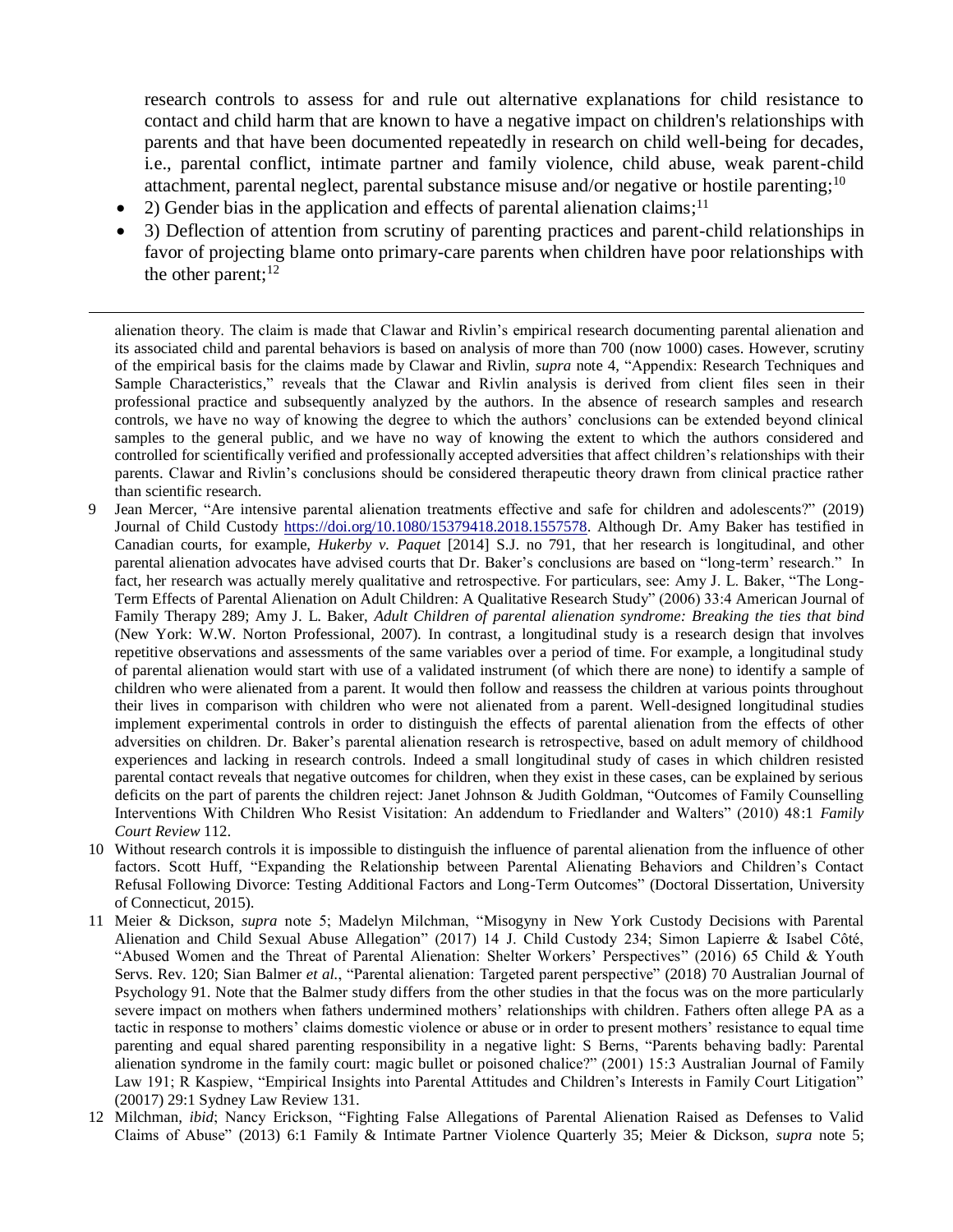- 4) Deflection of attention from scrutiny of child risk and safety factors, particularly in family violence cases:<sup>13</sup>
- 5) Imposition of equal time, joint custody, and co-parenting assumptions by parental alienation advocates:<sup>14</sup>
- 6) Deflection of attention away from thorough analysis of the best interests of children criteria in the legal system; $^{15}$
- 7) The silencing of women and children such that evidence of family violence and of negative parenting is not presented to courts<sup>16</sup>
- 8) The discounting of the perspectives of children and the non-protection of children from parental abuse, contrary to the internationally recognized rights of children set out in the United Nations *[Convention on](https://www.ohchr.org/en/professionalinterest/pages/crc.aspx) the Rig[hts of the Child](https://www.ohchr.org/en/professionalinterest/pages/crc.aspx)*);<sup>17</sup> and
- 9) The inappropriate assignment of parental blame for behaviors of adolescents that are normal and consistent with the needs of youth at an adolescent stage of development.<sup>18</sup>

Family violence and child welfare associations in many parts of the world have become increasingly concerned about misuse of parental alienation concepts to the detriment of women and children.

## **Child resistance to contact and child harm are better explained by factors other than those proposed by parental alienation theory**

**Discussion:** Scrutiny of emerging arm's length research utilizing research controls and credible research methods reveals that the premises of parental alienation enthusiasts do not stand up to research scrutiny. Instead, it becomes clear that factors long identified in child-welfare and development research, such as lack of parental warmth, exposure to parental or family violence and/or parental conflict, offer far better explanations for child resistance to contact than does parental alienation theory.

Neilson (2018), *supra* note 3; Smith, *supra* note 3; Lois Shereen Winstock, "Safe Havens or Dangerous Waters? A Phenomenological Study of Abused Women's Experiences in the Family Courts of Ontario" (PhD dissertation in Law, York University, 2014).

13 Erickson, *ibid*.; Daniel Saunders & Kathleen Faller, "The Need to Carefully Screen For Family Violence When Parental Alienation is Claimed" (2016) 46:6 Michigan Family Law Journal 7; Rita Berg, "Parental Alienation Analysis, Domestic Violence, and Gender Bias in Minnesota Courts" (2011) 29:1 Law & Inequality 5; Joan Meier, "Domestic Violence, Child Custody, and Child Protection: Understanding Judicial Resistance and Imagining Solutions" (2003) 11 Am. U. J. Gender Soc. Pol'y & L. 657; Meier & Dickson, *supra* note 5; Neilson (2018), *supra* note 3.

- 14 Bruch, *supra* note 3; Joyanna Silberg *et al.*, *[Crisis in Family Court: Lessons From Turned Around Cases](https://irp-cdn.multiscreensite.com/0dab915e/files/uploaded/crisis-fam-court-lessons-turned-around-cases.pdf)* (2013); Neilson (2018), *supra* note 3; Smith, *supra* note 3; Milchman, *supra* note 11; Meier & Dickson, *supra* note 5; Erickson, *supra* note 12; Suzanne Zaccour, "Parental Alienation in Quebec Custody Litigation" (2018) 59 Cahiers de droit 1072; Winstock, *supra* note 12; Zoe Rathus, "Mapping the Use of Social Science in Australian Courts: The example of family law children's cases" (2016) 25:3 Griffith Law Review 352.
- 15 Bruch, *supra* note 3; Neilson (2018), *supra* note 3; Smith, *supra* note 3; Meier & Dickson, *supra* note 5; Erickson, *supra* note 12; Pamela Cross, [Alienating children or protecting them?](https://pamelacross.ca/alienating-children-protecting/) (online at Pamela Cross.ca, 2018)).
- 16 Linda Neilson *et al.*, "Spousal Abuse, Children and the Legal System" (Fredericton: Muriel McQueen Fergusson Centre for Family Violence Research, 2001); Leanne Francia *et al.*, "Addressing family violence post separation – mothers and fathers' experiences from Australia" (2019) Journal of Child Custody [https://doi.org/10.1080/15379418.2019.1583151.](https://doi.org/10.1080/15379418.2019.1583151)
- 17 Honourable Donna J. Martinson & Caterina E. Tempesta, "Young People as Humans in Family Court Processes: A Child Rights Approach to Legal Representation" (2018) 31 Can. J. Fam. L*.* 151; Special Issue, "A Renewed Call to Address Women's and Children's Human Rights" (2014) 18:6 International Journal of Human Rights; Neilson (2018), *supra* note 3.
- 18 Joan Kelly & Janet Johnston, "The Alienated Child: A Reformulation of Parental Alienation Syndrome" (2001) 39:3 Family Court Review 249; Neilson (2018), *supra* note 3.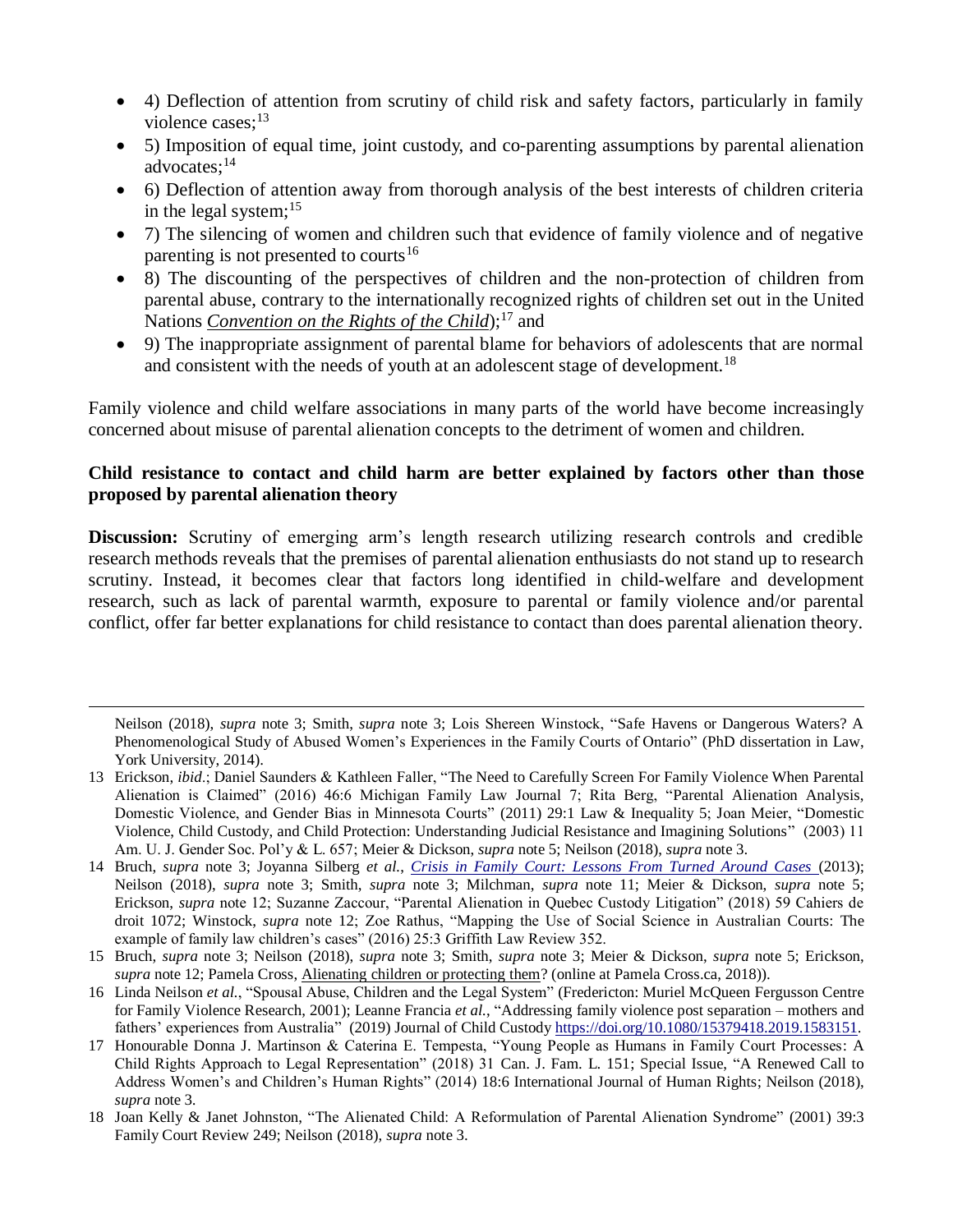In fact, these long-documented factors<sup>19</sup> often operate in opposition to the premises of parental alienation theory. Dr. Scott Huff reports, in his 2015 doctoral dissertation, University of Connecticut:

*These findings are notable in that alienating behaviors were not predictors of outcomes in any of the analyses, contrary to previous work on parental alienating behaviours (Baker & Verochio, 2012; Bena-Ami & Baker, 2012).*<sup>20</sup>

Similarly, Jenna Rowen, who studied the effects on children of parents denigrating the other parent, and Robert Emery have found that denigration patterns and the effects on children were consistent with conflict theory – we have long known that parental conflict is harmful to children – and not with parental alienation theory. Denigration problems were seldom one-sided or linear. Denigration alone seldom resulted in the successful manipulation of a child against the other parent. Instead, denigration usually had the opposite effect of impairing the child's relationship with the parent engaging in denigration.<sup>21</sup>

In other words, the child relevant factors verified by significant bodies of research – family violence, parental conflict, absence of parent-child warmth, weak parent-child attachment, parental neglect, negative parenting – that are known to be associated with children's resistance to parental contact are both different from and more complex than the alienation theory's primary focus on blaming the preferred parent. Yet, as Jean Mercer has documented, parental alienation advocates ask us to ignore these plausible explanations in favor of adopting a simplistic, one dimensional, speculative view of parent-child relationships that ignores most of the scientifically verified parent-child relationship factors.<sup>22</sup>

#### **Parental alienation remedies are harming some children.**

**Discussion**: Parental alienation experts typically recommend that children be removed from preferred parents without any contact while children undergo "reunification therapy" for a substantial period of time to restore or build positive relationships with the parent the children rejected. Stephanie Dallam and Joyanna Silberg, of the Leadership Council on Child Abuse and Interpersonal Violence, report that the treatments recommended by parental alienation therapists are likely to cause children foreseeable and lasting psychological harm, particularly when children have already been traumatized by negative family experiences.<sup>23</sup> Indeed, removing children from preferred primary-care parents is contrary to research on child resilience, recovery from trauma and accepted child development principles.<sup>24</sup> While reunification programs may help children in some cases, for example when the parent who engaged in domestic violence has undermined the child's relationship with the abused parent in order to retain coercive control over the family (a common phenomenon in domestic violence cases), we actually know very little about the short or long-term effects on children, positive or negative, of reunification therapy. While positive claims have been advanced by those who are, or have been, associated with and

<sup>19</sup> See, for example, L. Neilson, "Spousal Abuse, Children and the Courts: The Case for Social Rather than Legal Change" (1997) 12:1 Canadian Journal of Law and Society 101, in connection with the large number of consistent research studies documenting the negative impact of parental conflict on children.

<sup>20</sup> Huff, *supra* note 10.

<sup>21</sup> Jenna Rowen, "Examining Parental Denigration in Family Law Systems and its Association with Parent-child Closeness, Interparental Conflict, and Psychological Well-Being" (PhD Dissertation, University of Virginia, 2014); Emery, *supra* note 5.

<sup>22</sup> Mercer, *supra* note 9.

<sup>23</sup> Stephanie Dallam & Joyanna Silberg, "Recommended treatments for 'parental alienation syndrome' (PAS) may cause children foreseeable and lasting psychological harm" (2016*)* 2-3 Journal of Child Custody 134.

<sup>24</sup> Center on the Developing Child, Harvard University, [Resilience.](https://developingchild.harvard.edu/science/key-concepts/resilience/)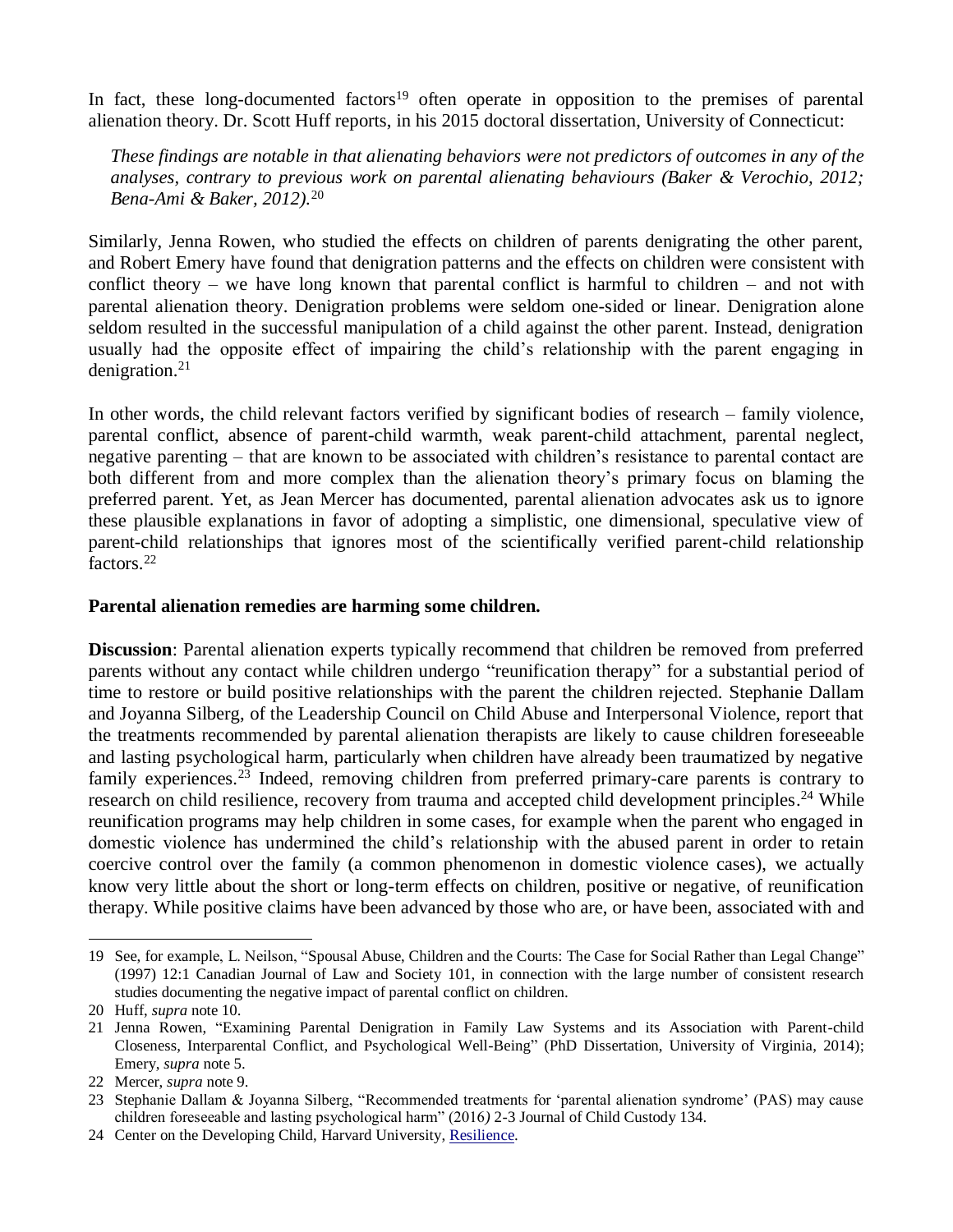financially benefited from the delivery of such programs,<sup>25</sup> arm's length, controlled experimental research is lacking. 26

We do not know much, if anything, about the impact of the removal of children from their preferred parent and engagement in "reunification" attempts; about the effects on children's relationships with preferred parents, siblings and other family members; or about the impact on children's overall health and well-being. Moreover, anecdotal news reports are emerging now from children old enough to comment on experiences in reunification programs without risk of being censored or disciplined by the legal system. These children report having been forced to attend these programs; being threatened and intimidated; loss of contact with preferred parents, siblings and family members; being exposed to profather, anti-mother rhetoric; not being listened to and having their views treated respectfully; and not being protected from parental abuse.<sup>27</sup> Although much of the emerging evidence from children is anecdotal and case specific, such that it is possible that other children had favorable experiences, the emerging experiences of children suggest the need for caution. We need to know a great deal more about the circumstances in which children are helped or harmed by such programs. Until the positive effects of reunification therapy are confirmed by arm's length, longitudinal research,<sup>28</sup> the current evidence does not support court-imposed reunification programs.<sup>29</sup>

Judges are not mental health experts. Inclusion of parental alienation in the diagnostic manual will result in courts not appreciating the need to assess the scientific validity of the concept when assessing admissibility and will lead to simplified and erroneous assumptions about the appropriateness of proposed remedies. Children will be harmed.

## **The parental alienation concept has a negative effect on evidence and on legal responsibilities to assess children's best interests and safety:**

**Discussion**: Inclusion in the diagnostic manual would be detrimental to best interests of the child determinations in the legal system and contrary to the educational efforts of judicial educators. The National Council of Juvenile and Family Court Judges in the United States warns against application of parental alienation theory in family law cases, particularly in cases involving allegations of family violence:<sup>30</sup>

*The discredited 'diagnosis' of "PAS" (or allegation of "parental alienation"), quite apart from its scientific invalidity, inappropriately asks the court to assume that the children's behaviors and attitudes toward the parent who claims to be alienated have no grounding in reality. It also diverts attention away from the behaviors of the [disliked] parent, who may* 

<sup>25</sup> For example: Richard Warshak, "Reclaiming Parent-Child Relationships; Outcomes of Family Bridges with Alienated Children" (2018) Journal of Divorce and Remarriage [https://doi.org/10.1080/10502556.2018.1529505.](https://doi.org/10.1080/10502556.2018.1529505)

<sup>26</sup> Mercer, *supra* note 9.

<sup>27</sup> Mercer, *supra* note 9; Vicky Nguyen, *et al*, [No](https://www.nbcbayarea.com/investigations/No-Oversight-for-Programs-Advertising-They-Reconnect-Children-with-Alienated-Parents-499412851.html) [Oversight for Programs Advertising They Reconnect Children with](https://www.nbcbayarea.com/investigations/No-Oversight-for-Programs-Advertising-They-Reconnect-Children-with-Alienated-Parents-499412851.html)  [Alienated Parents \(](https://www.nbcbayarea.com/investigations/No-Oversight-for-Programs-Advertising-They-Reconnect-Children-with-Alienated-Parents-499412851.html)NBC Bay Area, Investigative Unit, 2018); Cara Tabachnick, "They [were taken from their mom to](https://www.washingtonpost.com/lifestyle/magazine/a-divorced-father-his-estranged-kids-and-a-controversial-program-to-bring-them-together/2017/05/09/b50ac6f6-204c-11e7-ad74-3a742a6e93a7_story.html?utm_term=.670068ee3942)  [rebond with their dad. It didn't go well"](https://www.washingtonpost.com/lifestyle/magazine/a-divorced-father-his-estranged-kids-and-a-controversial-program-to-bring-them-together/2017/05/09/b50ac6f6-204c-11e7-ad74-3a742a6e93a7_story.html?utm_term=.670068ee3942) *Washington Post* (11 May 2017); Pei-Sze Cheng, "I-Team: NJ Brother, Sister Rip 'Alienating' Divorce Program That Tore Them From Father For Years" *New York TV* (26 December 2018) [https://www.nbcnewyork.com/news/local/Divorce-Camp-New-Jersey-Investigation-503506061.html;](https://www.nbcnewyork.com/news/local/Divorce-Camp-New-Jersey-Investigation-503506061.html) Trey Bundy *et al.*, ["Bitter Custody"](https://www.revealnews.org/episodes/bitter-custody/) *Revealnews.org* (9 March 2019).

<sup>28</sup> Nguyen, *ibid*.

<sup>29</sup> Doughty *et al.* (2018a), *supra* note 3; Doughty *et al.* (2018b), *supra* note 3; Dallam & Silberg, *supra* note 23.

<sup>30</sup> National Council of Juvenile and Family Court Judges, *[A Judicial Guide to Child Safety in Custody Cases](http://www.ncjfcj.org/sites/default/files/judicial%20guide_0_0.pdf)* (2008); Barry Goldstein, ["Why Family Courts Cannot Protect Children: ACE vs. PAS"](http://nomas.org/family-courts-protect-children-ace-vs-pas/) (Denver: National Organization for Men Against Sexism, no date).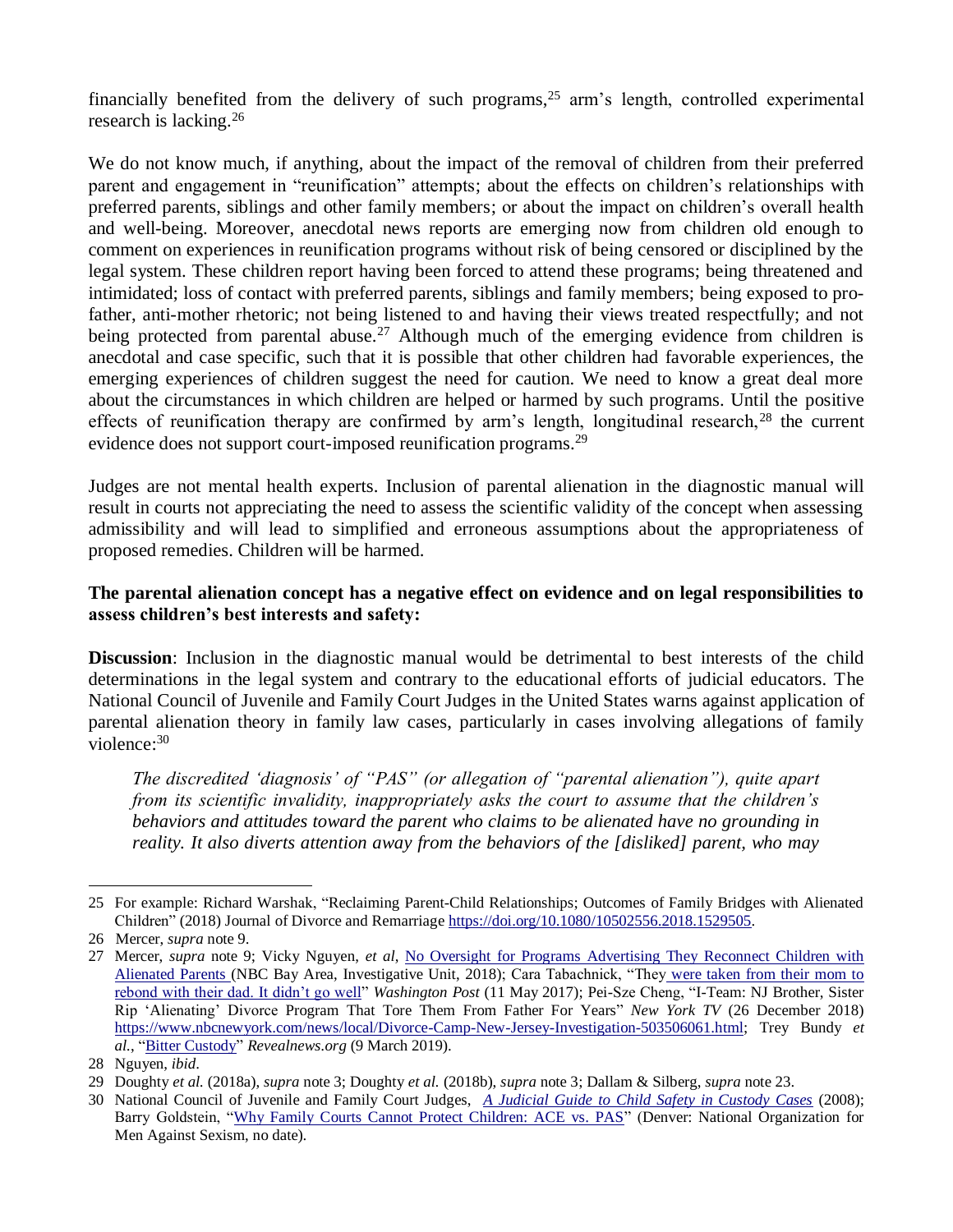*have directly influenced the children's responses by acting in violent, disrespectful, intimidating, humiliating and/or discrediting ways towards the children themselves, or the children's other parent.*

Analysis of "expert" parental alienation testimony in family law cases in Canada reveals that parental alienation "experts" testifying in Canadian courts are advising courts to ignore: the views of children; evidence of child well-being while in the care of the child's preferred parent; evidence of negative parenting on the part of the alienation claimant; and evidence of children's therapists in favor of adopting parental alienation theory and denying children contact with the parent they prefer in order to restore or create a relationship with the parent the children reject.<sup>31</sup> Case law in Canada and the United States is documenting children being forcefully removed by police from the homes of primary-care parents children prefer, sometimes repeatedly, and placed with parents the children fear or reject.<sup>32</sup> In a number of Canadian cases children have applied to be removed from parental authority entirely in order to escape parenting arrangements imposed on them by courts.<sup>33</sup>

Similarly, American researcher Joan Meier and colleagues, reporting on a major study of parental alienation cases in the United States, and Suzanne Zaccour in Canada, have found that alienation claims are resulting in evidence of paternal abuse of women and children being ignored by courts, in the removal of children from parents (primarily mothers) who seek to protect them, and in children's placement with abusive parents, even in cases where judges made positive findings of family violence and abuse.<sup>34</sup> Indeed Meier and colleagues report that women who present evidence of child abuse are more apt to lose custody of their children than women who merely report intimate partner violence, and that cross-claims of parental alienation virtually double the rate of mothers' custody losses. <sup>35</sup> Joyanna Silberg *et al.*, also reporting from the United States, examined legal cases in which family violence and child abuse claims were initially considered false (as a result of misplaced judicial scepticism<sup>36</sup> and/or the impact of alienation claims) but ultimately resulted in findings of abuse and in the return of children to protective parents. The authors report, on the basis of scrutiny of the case law, that when courts placed children with abusive parents the abuse continued, and a third of these children attempted suicide. When courts subsequently made positive findings of abuse and returned children to the custody of protective parents, the children had spent an average of three years in abusive parents' care. <sup>37</sup> Experts in many countries are now documenting concerns about the well-being of children and children's relationships with abused parents in cases when alienation theory is applied by courts.

### **Child research clearly documents the negative impact of family violence on children and on post separation parenting and the need to listen carefully and respectfully to the views of children**

**Discussion**: We know, from a consistent body of research over decades, that family violence against children's caregivers in children's homes causes direct, scientifically documented child stress and harm. The violence need not be witnessed directly in order to cause harm. Some of these children will

<sup>31</sup> Neilson (2018), *supra* note 3.

<sup>32</sup> Meier & Dickson, *supra* note 5; Neilson (2018) *supra* note 3; Silberg *et al.*, *supra* note 14.

<sup>33</sup> Neilson (2018), *supra* note 3.

<sup>34</sup> Meier & Dickson, *supra* note 5; Zaccour, *supra* note 14.

<sup>35</sup> *Ibid.*

<sup>36</sup> In connection with judicial and legal scepticism and the reasons for such scepticism throughout the legal system, refer to Deborah Epstein & Lisa Goodman, "Discounting Credibility: Doubting the Testimony and Dismissing the Experiences of Domestic Violence Survivors and Other Women" (2018) 167 U. Penn. L. Rev. forthcoming.

<sup>37</sup> Silberg *et al*., *supra* note 14.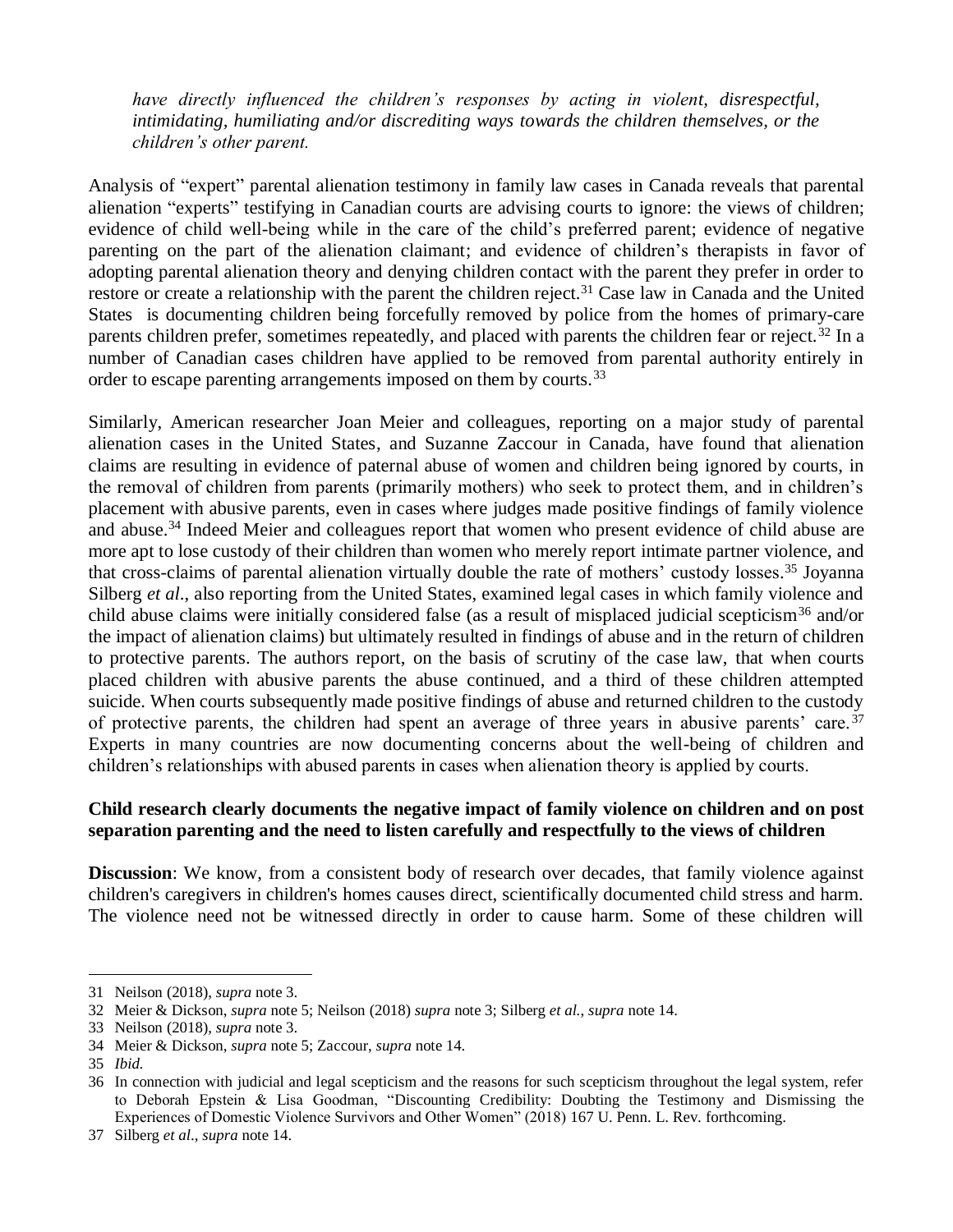experience long term fear responses and emotional --even developmental-- harm.<sup>38</sup> Documentation of direct harm to children from violence directed against adult caregivers is consistent across research methods (qualitative and quantitative) and even across disciplines (social science, medicine, psychiatry, child development, neurobiology).<sup>39</sup> The research also tells us that perpetrating abuse against mothers commonly occurs together with abuse and violence directed at children $40$  and that child disclosure rates are low.<sup>41</sup> The post separation parenting patterns research from many countries also tells us that negative perpetrator parenting – such as demeaning domination, monitoring and surveillance, isolation, excessive physical discipline, and coercive control – continues and often gets worse following parental separation, once the abused parent is no longer able to shield or buffer the children – that is, after the adults separate,<sup>42</sup> if the perpetrator has unsupervised access to the children.

Nonetheless, those family lawyers, mediators, evaluators and judges who do not understand that parental intimate partner violence is directly associated with child harm and child abuse<sup>43</sup> are silencing

- 40 Child Welfare Information Gateway & U.S. Department of Health & Human Services, [Domestic/Intimate Partner](https://www.childwelfare.gov/topics/can/factors/family/domviolence/)  [Violence](https://www.childwelfare.gov/topics/can/factors/family/domviolence/) (reference materials on the connections between domestic violence and abuse directed at children); Australian Government materials on [Domestic violence and child abuse and neglect;](https://aifs.gov.au/cfca/bibliography/domestic-violence-and-child-abuse-and-neglect) Jeffrey Edleson, "The Overlap Between Child Maltreatment and Woman Battering" (1999) 5:2 Violence Against Women 134.
- 41 Jane Callaghan *et al.*, "The Management of Disclosure in Children's Accounts of Domestic Violence: Practices of Telling and Not Telling" (2017) 26:12 J Child Fam Stud. 3370; Statistics Canada, [Family violence in Canada: A](https://www150.statcan.gc.ca/n1/en/pub/85-002-x/2017001/article/14698-eng.pdf?st=4cxeMQV9)  [statistical profile,](https://www150.statcan.gc.ca/n1/en/pub/85-002-x/2017001/article/14698-eng.pdf?st=4cxeMQV9) 2015. (Ottawa: Stats Canada, 2017) Catalogue no. 85-002-X, see Child disclosure.
- 42 L. Bancroft, J. Silverman & D. Ritchie, *The Batterer as Parent: Addressing the Impact of Domestic Violence on Families* (2nd ed) (Los Angeles: Sage, 2012); Linda Neilson *et al.* (2001), *supra* note 16; Australia's National Research Organization for Women's Safety (hereafter ANROWS), *[Domestic and family violence and parenting: Mixed Methods](https://www.anrows.org.au/wp-content/uploads/2019/02/Parenting_Compass.pdf)  [insights into impact and support needs: Key findings and future directions](https://www.anrows.org.au/wp-content/uploads/2019/02/Parenting_Compass.pdf) (Sydney: ANROWS, 2017; Dale Bagshaw et al.*, [The effect of family violence on](https://aifs.gov.au/publications/family-matters/issue-86/effect-family-violence-post-separation-parenting-arrangements) [post-separation parenting arrangements i](https://aifs.gov.au/publications/family-matters/issue-86/effect-family-violence-post-separation-parenting-arrangements)n *Family Matters* 86 (Canberra: Australian Government, 2011); ANROWS, [The impacts of domestic and family violence on children](https://dh2wpaq0gtxwe.cloudfront.net/ANROWS_Impacts-on-DFV-on-Children.2ed.pdf) (summarizing major Australian research studies) (Sydney: ANROWS, 2017).
- 43 Researchers are reporting that many custody evaluators do not have sufficient understanding of domestic violence to assess child best interests in a domestic violence context: Daniel Saunders *et al.*, *[Child Custody Evaluators' Beliefs](https://www.ncjrs.gov/pdffiles1/nij/grants/238891.pdf)  [About Domestic Abuse Allegations:](https://www.ncjrs.gov/pdffiles1/nij/grants/238891.pdf) Their Relationship to Evaluator Demographics, Background, Domestic Violence Knowledge and Custody-Visitation Recommendations* (Rockville, MD: National Criminal Justice Research Service, 2012)*;* Daniel Saunders, *[State Laws Related to Family Judge's and Custody Evaluators' Recommendations in Cases of](https://www.ncjrs.gov/pdffiles1/nij/grants/250667.pdf)  Intimate [Partner Violence:](https://www.ncjrs.gov/pdffiles1/nij/grants/250667.pdf) Final Summary Overview* (Rockville, MD: National Criminal Justice Research Service, 2017); Michael Davis *et al.*, [Custody Evaluations When There are Allegations of Domestic Violence: Practices, Beliefs,](https://www.ncjrs.gov/pdffiles1/nij/grants/234465.pdf)  [and Recommendations of Professional Evaluators](https://www.ncjrs.gov/pdffiles1/nij/grants/234465.pdf) (Rockville, MD: National Criminal Justice Research Service, 2011); Jason Hans *et al.,* "The Effects of Domestic Violence Allegations on Custody Evaluators' Recommendations" (2014) 28:6 Journal of Family Psychology 957; Jennifer Hardesty *et al., [Divorcing Mothers' Demeanor in Custody](http://www.ncjfcj.org/sites/default/files/Divorcing%20Mothers)  [Evaluations](http://www.ncjfcj.org/sites/default/files/Divorcing%20Mothers)* (Reno, NV: National Council of Juvenile and Family Court Judges, undated); Samantha Jeffries *et al.*, ["Good Evidence, Safe Outcomes in Parenting Matters Involving Domestic Violence? Understanding Family Report](http://classic.austlii.edu.au/au/journals/UNSWLawJl/2016/50.html)  [Writing Practice from the Perspective of Professional Working in](http://classic.austlii.edu.au/au/journals/UNSWLawJl/2016/50.html) the Family Law System" (2016) 39:4 UNSW Law Journal 1355*.* See also the problems identified in Linda C Neilson *et al.* (2001), *supra* note 16 and Neilson (2018), *supra* note 3; Samantha Jeffries, ["In the Best Interests of the Abuser: Coercive Control, Child Custody Proceedings and](https://www.mdpi.com/2075-471X/5/1/14/pdf)  [the "Expert" Assessments that Guide Judicial Determinations"](https://www.mdpi.com/2075-471X/5/1/14/pdf) (2016) 5:14 Laws 1; Francia *et al.*, *supra* note 16; Nancy S Erickson, "Use of the MMPI-2 in Child Custody Evaluations Involving Battered Women: What Does Psychological Research Tell Us?" (2005) 39:1 Family Law Quarterly 87; Nancy S Erickson & Joan Zorza, "Evaluating the Handling of Domestic Violence Cases by Custody Evaluators" (2005) 10:4 Domestic Violence Report 49.

<sup>38</sup> National Scientific Council on the Developing Child at Harvard University, *[Persistent Fear and Anxiety Can Affect](https://developingchild.harvard.edu/resources/persistent-fear-and-anxiety-can-affect-young-childrens-learning-and-development/)  [Young Children's Learning and Development](https://developingchild.harvard.edu/resources/persistent-fear-and-anxiety-can-affect-young-childrens-learning-and-development/) (2010)* and educational materials on [toxic stress.](https://developingchild.harvard.edu/science/key-concepts/toxic-stress/) For discussion of pertinent research, see Linda C Neilson, Chapter 6 "Children: Impact of Domestic Violence & Evidence of Children" in *[Responding to Domestic Violence in Family Law, Civil Protection and Child Protection Cases](http://commentary.canlii.org/w/canlii/2017CanLIIDocs2)* (Ottawa: CanLII, 2017); Sibylle Artz *et al.,* "A Comprehensive Review of the Literature on the Impact of Exposure to Intimate Partner Violence for Children and Youth*"* (2014) 5:4 International Journal of Child, Youth and Family Studies 493.

<sup>39</sup> Refer, for example, to the lengthy list of references on this issue in "Supplementary Reference Bibliography: Effects of Domestic Violence on Children", *[Responding to Domestic Violence in Family Law, Civil Protection and Child](http://commentary.canlii.org/w/canlii/2017CanLIIDocs2)  [Protection Cases](http://commentary.canlii.org/w/canlii/2017CanLIIDocs2)* (Ottawa: CanLII, 2017).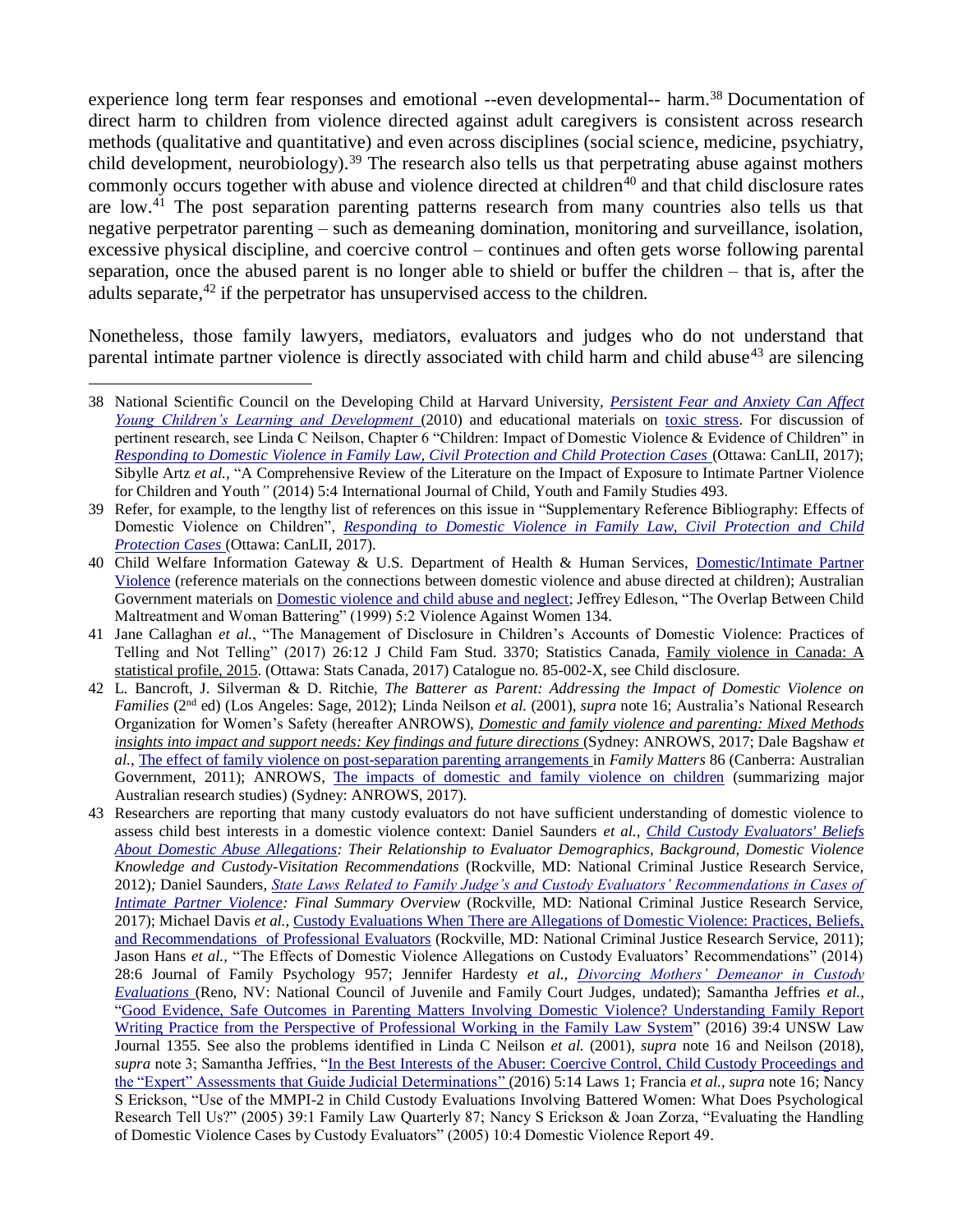women and are failing to investigate and consider women and children's concerns about parenting and safety in favor of punishing parents – primarily mothers -- (and children) when children resist contact with the other parent.<sup>44</sup> Children are being forcibly removed from the parents they prefer and are being forced into homes and parenting relationships they resist (on the basis that the mother did not sufficiently strongly insist on the child's relationship with the other parent).<sup>45</sup> Children are running away.<sup>46</sup> Some attempt suicide; others are killed.<sup>47</sup> Researchers are currently documenting the contributing role of family courts in child deaths as a result of family court orders mandating children into unsupervised contact with abusive fathers.<sup>48</sup>

When we turn to children for guidance, we find that children are telling researchers to ask family courts and those associated with family courts to listen and consider more respectfully children's views on contact with perpetrators of family violence (some children desire contact, others do not) and to pay more attention to children's concerns about their own and their siblings' safety. Children are also asking researchers to ask family courts to hold perpetrators of domestic and family violence accountable for harm done to the family and to ensure that perpetrators accept responsibility, apologize and make amends prior to insisting on parenting rights.<sup>49</sup>

<sup>44</sup> Silberg *et al*, *supra* note 14; Neilson (2018), *supra* note 3; Meier & Dickson *supra* note 5; Winstock, *supra* note 12; Katia Gagnon, "Violence conjugale. Quand on punit la victim[e"](http://collections.banq.qc.ca/ark:/52327/bs3623811) *La Presse* (9 March 2019), citing parental alienation research conducted by University of Ottawa researcher, Simon Lapierre: [http://plus.lapresse.ca/screens/dea4748e-69d8-](http://plus.lapresse.ca/screens/dea4748e-69d8-4aed-8326-c11bf9b58c25__7C___0.html) [4aed-8326-c11bf9b58c25\\_\\_7C\\_\\_\\_0.html;](http://plus.lapresse.ca/screens/dea4748e-69d8-4aed-8326-c11bf9b58c25__7C___0.html) Zoe Rathus *et al*., "'It's Like Standing on a Beach, Holding Your Children's Hands, and Having a Tsunami Come Towards You': Intimate Partner Violence and Expert Assessments in Australian Family Law" (2019) Victims and Offenders [https://doi.org/10.1080/15564886.2019.1580646.](https://doi.org/10.1080/15564886.2019.1580646)

<sup>45</sup> *Ibid.*

<sup>46</sup> Neilson (2018) *supra* note 3; Silberg, *supra* note 14.

<sup>47</sup> Silberg *et al*, *supra* note 14; Francia *et al*., *supra* note 16; Neilson (2018), *supra* note 3; Lori Chambers *et al.,* Pa[ternal](http://www.buildingabiggerwave.org/images/uploads/Paternal_Filicide_and_Coercive_Control_-_Cotton_v_Berry.pdf)  [Filicide & Coercive Control"](http://www.buildingabiggerwave.org/images/uploads/Paternal_Filicide_and_Coercive_Control_-_Cotton_v_Berry.pdf) (2018) 51:3 UBC Law Review 671; Winstock, *supra* note 12; Mary Ellen Turpel-Lafond, *Honouring Christian Lee — [No Private Matter: Protection Children Living with Domestic Violence](https://rcybc.ca/sites/default/files/documents/pdf/reports_publications/honouring_christian_lee.pdf)* (Victoria: Legislative Assembly British Columbia, 2009); Alberta Government, [Family Violence Death Review Committee Case](http://www.humanservices.alberta.ca/documents/css-fvdrc-case-review-report-3.pdf)  [Review No.3](http://www.humanservices.alberta.ca/documents/css-fvdrc-case-review-report-3.pdf) (2018); [Saskatchewan Domestic Violence Death Review Report](https://www.saskatchewan.ca/~/media/news%20release%20backgrounders/2018/may/sk%20dv%20death%20review%20report.pdf) (Edmonton: Ministry of Justice, 2018); David Olszowy *et al*., [Children and Domestic Homicide: Understanding the Risks \(](http://cdhpi.ca/sites/cdhpi.ca/files/Brief_3-Final.pdf)London, ON: Canadian Domestic Homicide Prevention Initiative, 2017); Myrna Dawson, ["Canadian Trends in Filicide by Gender of the Accused, 1961-](https://www.violenceresearch.ca/sites/default/files/journal/DAWSON%20(2015)%20CANADIAN%20TRENDS%20IN%20FILICIDE_1.pdf) [2011"](https://www.violenceresearch.ca/sites/default/files/journal/DAWSON%20(2015)%20CANADIAN%20TRENDS%20IN%20FILICIDE_1.pdf) (2015) 47 Child Abuse & Neglect 162; Susan Boyd & Gillian Calder, ["Connecting the dots in family-violence](https://www.timescolonist.com/opinion/op-ed/comment-connecting-the-dots-in-family-violence-cases-1.23134672)  [cases"](https://www.timescolonist.com/opinion/op-ed/comment-connecting-the-dots-in-family-violence-cases-1.23134672) *[Victoria] Times Colonist* (3 January 2018); Department of Justice, Case Study – [Different systems may have](https://www.justice.gc.ca/eng/rp-pr/cj-jp/fv-vf/mlfvc-elcvf/p4.html)  [information relevant to risk assessment in Chapter 2 –](https://www.justice.gc.ca/eng/rp-pr/cj-jp/fv-vf/mlfvc-elcvf/p4.html) Risk assessment *Making the Links in Family Violence Cases: Collaboration among the Family, Child Protection and Criminal Justice Systems* (Ottawa: Department of Justice, 2013); United States Center for Judicial Excellence, [U.S. Divorce Child Murder Data a](http://www.centerforjudicialexcellence.org/cje-projects-initiatives/child-murder-data/)nd 58 Children Murdered By A Parent Who Could Have Been Saved -- [Filicide in U.S. Family Courts: A Snapshot](http://www.centerforjudicialexcellence.org/wp-content/uploads/2016/12/12516-Child-Murder-Release-for-website.pdf) (2017); Lauren L. Sabatino, [Looking at Family Court-Involved Domestic Violence and Child Abuse Fatality Cases Through a](https://www.ncsc.org/~/media/Files/PDF/Education%20and%20Careers/CEDP%20Papers/2008/SabatinoLaz_FamCtInvDomViol.ashx) Lens of Prevention (Miami: Institute for Court Management, 2009); Women's Aid, [Nineteen Child Homicides \(](https://1q7dqy2unor827bqjls0c4rn-wpengine.netdna-ssl.com/wp-content/uploads/2016/01/Child-First-Nineteen-Child-Homicides-Report.pdf)Bristol: Women's Aid, 2016).

<sup>48</sup> Chambers *et al*., *ibid*.; Turpel-Lafond, *ibid*.; Alberta Government (2018) *ibid*.; Saskatchewan (2018*) ibid*.; United States Center for Judicial Excellence, *ibid*; Sabatino, *ibid.*

<sup>49</sup> Katie Lamb, Cathy Humphries & Kelsey Hegarty, "Your behavior has consequences: Children and young people's perspectives on reparation with their fathers after domestic violence" (2018) 88 Children and Youth Services Review 164; Rachel Carson *et al*., [Children and young people in separated families: Family Law system experiences and needs](https://aifs.gov.au/publications/children-and-young-people-separated-families-family-law-system-experiences/1-introduction)  (Australian Government, Institute of Family Studies, 2018); Backbone Collective, *[Seen and not Heard:](https://static1.squarespace.com/static/57d898ef8419c2ef50f63405/t/5a3171c59140b743f5abbe36/1513189837189/Seen+and+not+Heard+Children+in+the+Family+Court+(1).pdf) Children in the [New Zealand Family Court.](https://static1.squarespace.com/static/57d898ef8419c2ef50f63405/t/5a3171c59140b743f5abbe36/1513189837189/Seen+and+not+Heard+Children+in+the+Family+Court+(1).pdf) Part One – Force* (2017) and *[Seen and not Heard: Children in the New Zealand Family](https://static1.squarespace.com/static/57d898ef8419c2ef50f63405/t/5ae99c5588251bf787133d44/1525259361189/Seen+and+not+Heard+-+Lawyer+for+Child+3+May+2018.pdf)  [Court. Part Two--](https://static1.squarespace.com/static/57d898ef8419c2ef50f63405/t/5ae99c5588251bf787133d44/1525259361189/Seen+and+not+Heard+-+Lawyer+for+Child+3+May+2018.pdf) Lawyer for Child* (2018); Gillian Macdonald, ["Hearing children's voices? Including children's](https://www.sciencedirect.com/science/article/abs/pii/S0145213416303222)  [perspectives on domestic violence in welfare reports prepared for the English courts in private family law proceedings"](https://www.sciencedirect.com/science/article/abs/pii/S0145213416303222) (2017) 65 Child Abuse & Neglect 1*;* Jane Fortin, Joan Hunt & Lesley Scanlan, *[Taking a longer view of contact: The](https://www.nuffieldfoundation.org/sites/default/files/files/Taking%20a%20longer%20view%20of%20contact_research%20summaryv_%20FINAL.pdf)  [perspectives of young adults who experienced parental](https://www.nuffieldfoundation.org/sites/default/files/files/Taking%20a%20longer%20view%20of%20contact_research%20summaryv_%20FINAL.pdf) separation in their youth* (Sussex: University of Sussex, 2012); Audrey Mullender *et al.*, *Children's Perspectives on Domestic Violence* (London: Sage, 2002); R Carsen *et al.*, *Children and young people in separated families: Family law system experiences and needs* (Melbourne: Australian Institute of Family Studies, 2018).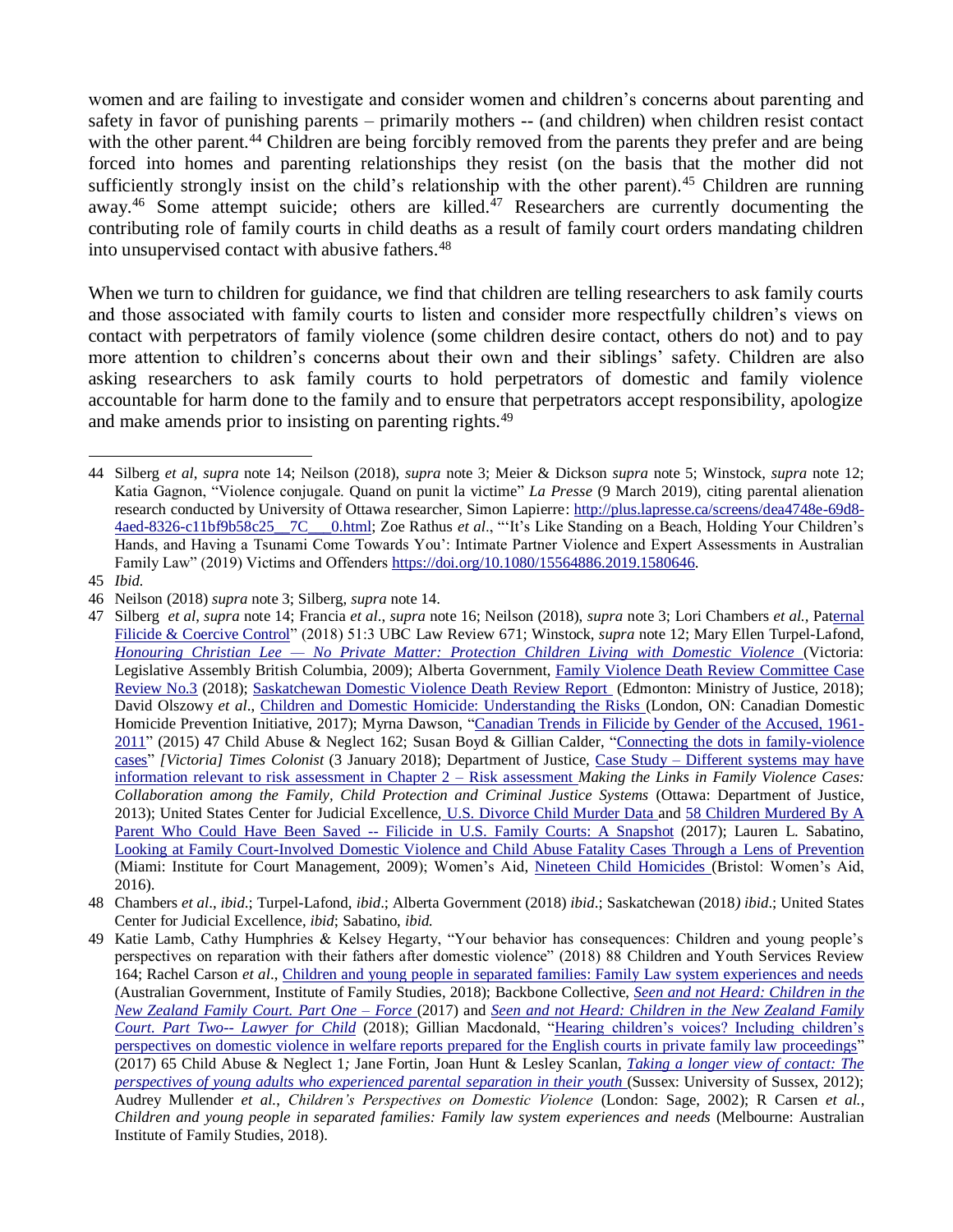**In Conclusion:** There is far more support for identifying intimate and family violence as a parent-child relationship problem than for identifying "parental alienation" as a parent-child relationship problem.

Indeed, the inclusion of "parental alienation" anywhere in the ICD-11 diagnostic manual is likely to strengthen existing destructive trends in family courts that are causing children and their primary caregivers harm. In addition, empirically validated concerns about the concept's lack of reliability could call into question the scientific credibility of the World Health Organization as well as the reliability of the *International Classification of Diseases.*

**The following experts and organizations endorse this memo and seek removal of references to "parental alienation" and related concepts from the ICD-11, International Classification of Diseases.**

## *AUSTRALIA*

- 1. Moo Baulch, CEO, Domestic Violence NSW, Sydney, Australia
- 2. Dr Karen Crawley, Senior Lecturer, Griffith Law School, Brisbane, Australia
- 3. Professor Heather Douglas, Law School, the University of Queensland, Australia
- 4. Dr Molly Dragiewicz, Associate Professor, School of Justice, Faculty of law, Queensland University of Technology
- 5. Professor Patricia Easteal, AM, PhD, Consultant, Legal Lightbulbs, Australia
- 6. Belinda Fehlberg, Professor of Law, Melbourne Law School
- 7. Dr Michelle Fernando, Senior Lecturer, School of Law. University of South Australia, Adelaide, South Australia, Australia
- 8. Dr Samantha Jeffries, Senior Lecturer, School of Criminology and Criminal Justice, Griffith University, Brisbane, Australia
- 9. Cathy Humphreys, Head of Department, Professor of Social Work, University of Melbourne
- 10. Janet Loughman, Principal Solicitor, Women's Legal Service New South Wales, Australia
- 11. Professor Elena Marchetti, Griffith Law School, Brisbane, Australia
- 12. Elspeth McInnes AM, Associate Professor of Sociology in Education, Chair Human Research Ethics Committee, School of Education Magill, University of South Australia
- 13. Dr Helena Menih, PhD, Lecturer in Criminology, School of Humanities, Arts and Social Sciences, University of New England, Armidale NSW 2, Australia
- 14. Associate Professor Silke Meyer, Associate Professor in Criminology, Monash Gender and Family Violence Prevention Centre, Monash University. Melbourne, Australia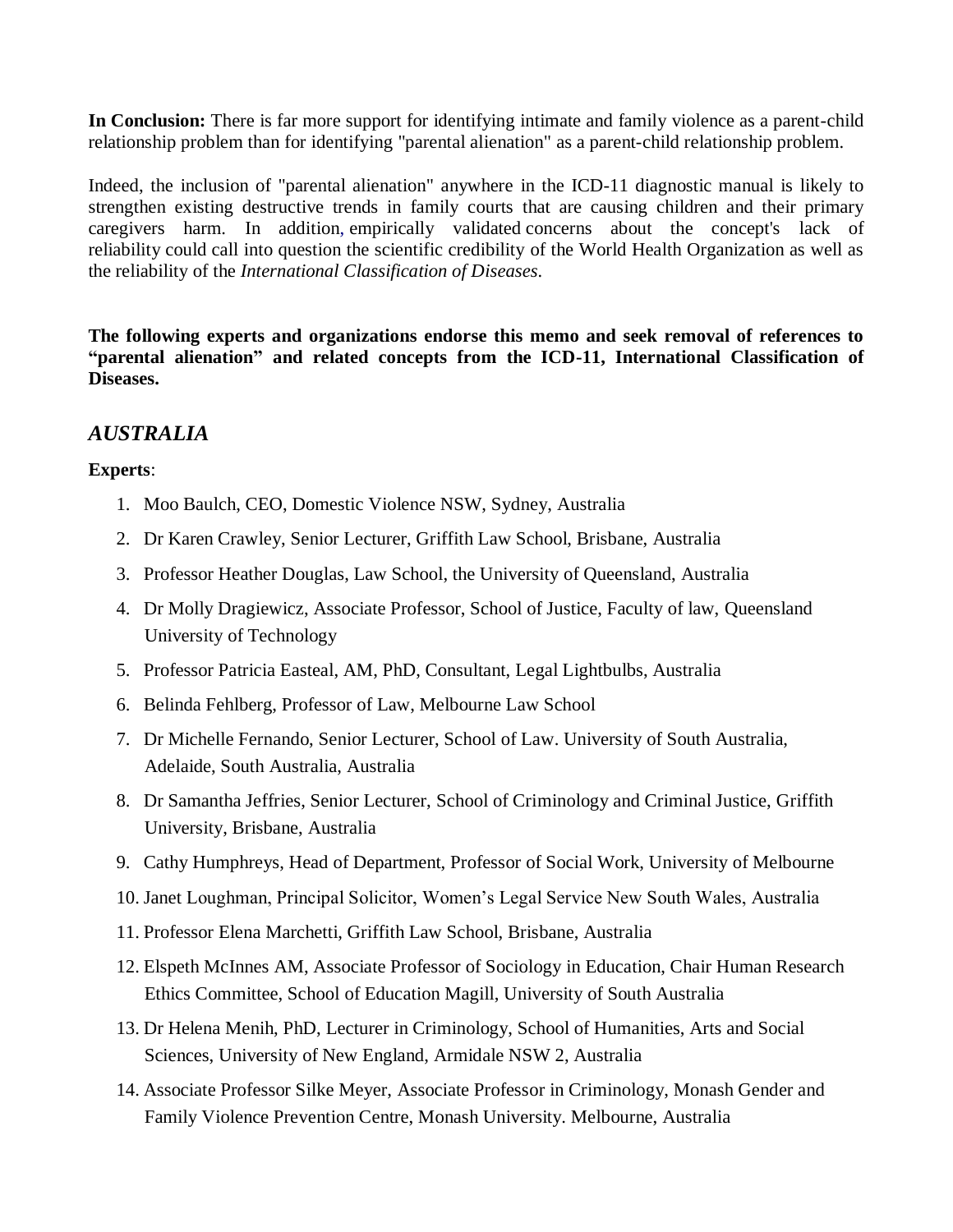- 15. Associate Professor Carolyn Quadrio, Consultant Child & Family & Forensic Psychiatrist, School of Psychiatry University of New South Wales, Sydney, Australia
- 16. Zoe Rathus, Senior Lecturer, Griffith Law School, Brisbane, Australia
- 17. Joanne Stagg, Lecturer, Griffith Law School, Griffith University, Gold Coast, Australia.
- 18. Professor Julie Stubbs, *UNSW LAW,* Co-Director*, Centre for Crime, Law & Justice,* University of New South Wales, Sydney, Australia
- 19. Professor Lisa Young, Associate Dean Research, Murdoch School of Law, Perth, Australia

## *CANADA*

- 20. Dr. Dan T. Ashbourne, C. Psych, Executive Director & Psychologist, London Family Court Clinic, La Clinique Judiciaire Familiale de London, London, Ontario
- 21. Carol Barkwell, Executive Director, Luke's Place, Support and Resource Centre for Women and Children in Durham Region, Ontario
- 22. Suki Beavers, Project Director/directrice de projet, NAWL/ANFD, Ottawa, Ontario
- 23. Isabelle Boisclair, Professor, Université de Sherbrooke, Sherbrooke, Canada
- 24. Gabrielle Bouchard, President, Fédération des femmes du Québec
- 25. Mélissa Blais, professeure associée, Institut de recherches et d'études féministes, Université du Québec à Montréal, Canada
- 26. Susan Boyd, F.R.S.C., Professor Emerita, Peter A. Allard School of Law, University of British Columbia;
- 27. Andrea Breanne, McGill Law alumni, London, Ontario
- 28. Ksenia Burobina, PhD Candidate in Sociology, Université de Montréal, Canada
- 29. Dr Isabelle Côté, Ph.D., Professeure adjointe, École de service social, Université Laurentienne, Bureau SE 103E
- 30. Pamela Cross, Family Lawyer and Legal Director, Luke's Place, Ontario
- 31. Dr Dominique Damant, Ph.D, Associate Professor, School of Social Work, Université de Montréal, Canada
- 32. Anick Desrosiers, doctoral student in social work, Université de Montréal, Montréal, Canada.
- 33. Dr Francis Dupuis-Déri, Professor, Political Sciences, Université du Québec à Montréal, Canada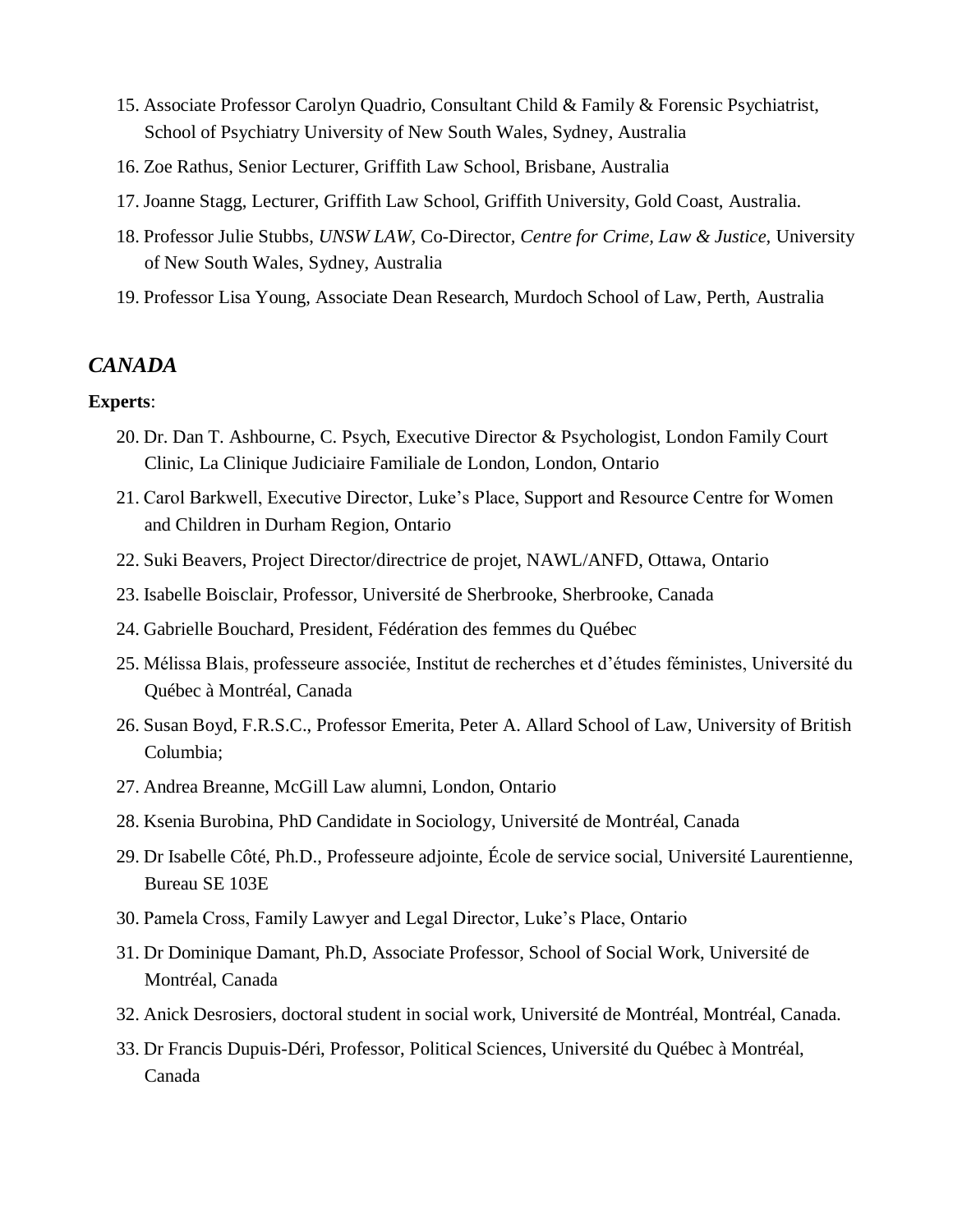- 34. Jo-Anne Dusel, Executive Director, Provincial Association of Transitions Houses and Services of Saskatchewan (PATHS)
- 35. Dr Catherine Flynn, Ph.D., Professor, Department of Human and Social Sciences, Université du Québec à Chicoutimi, Canada
- 36. Michèle Frenette, PhD Student, University of Ottawa, Canada
- 37. Crystal Giesbrecht, Director of Research and Communications, Provincial Association of Transitions Houses and Services of Saskatchewan (PATHS)
- 38. Kasari Govender, Executive Director & Lawyer, West Coast LEAF, Vancouver, British Columbia
- 39. Kim Hawkins, Executive Director, Rise Women's Legal Centre, Vancouver
- 40. Dr Catherine Holtmann, Ph.D., Director, Muriel McQueen Fergusson Centre for Family Violence Research, Associate Professor, Sociology, University of New Brunswick
- 41. Dr Margaret Jackson, PhD, Professor Emerita, Director of the FREDA Centre on Violence Against Women and Children
- 42. Rachel Jacques-Mignault, lawyer, Montreal, Canada
- 43. Dr Peter Jaffe, PhD, Psychologist & Professor, Academic Director, Center for Research and Education on Violence Against Women and Children, Western University, London ON, Canada
- 44. Dr Darlene Juschka, PhD, Associate Professor, Department of Gender, Religion, and Critical Studies and RESOLVE Alberta
- 45. Patrick Ladouceur, PhD Student, University of Ottawa, Canada.
- 46. Dr Michele Landsberg, LLD (Hons), Canadian journalist and author, member of the Order of Canada
- 47. Dr Simon Lapierre, Full Professor, School of Social Work, University of Ottawa
- 48. Dr Geneviève Lessard, Ph.D., Professeure titulaire, École de travail social et de criminologie, Université Laval (Québec, Canada), Directrice du *Centre de recherche interdisciplinaire sur la violence familiale et la violence faite aux femmes*
- 49. Dr Nicole Letourneau, RN, PhD, FCAHS, ACHF Chair in Parent-Infant Mental Health, Resolve Alberta Director & Principal Investigator, Child Studies Program, Calgary
- 50. Kendra Nixon, Associate Professor of Social Work, Director of RESOLVE Manitoba, University of Manitoba
- 51. Dr Linda C Neilson, LLB, Ph.D (Law, L.S.E.), Professor Emerita, University of New Brunswick Canada and Research Fellow of the Muriel McQueen Fergusson Centre for Family Violence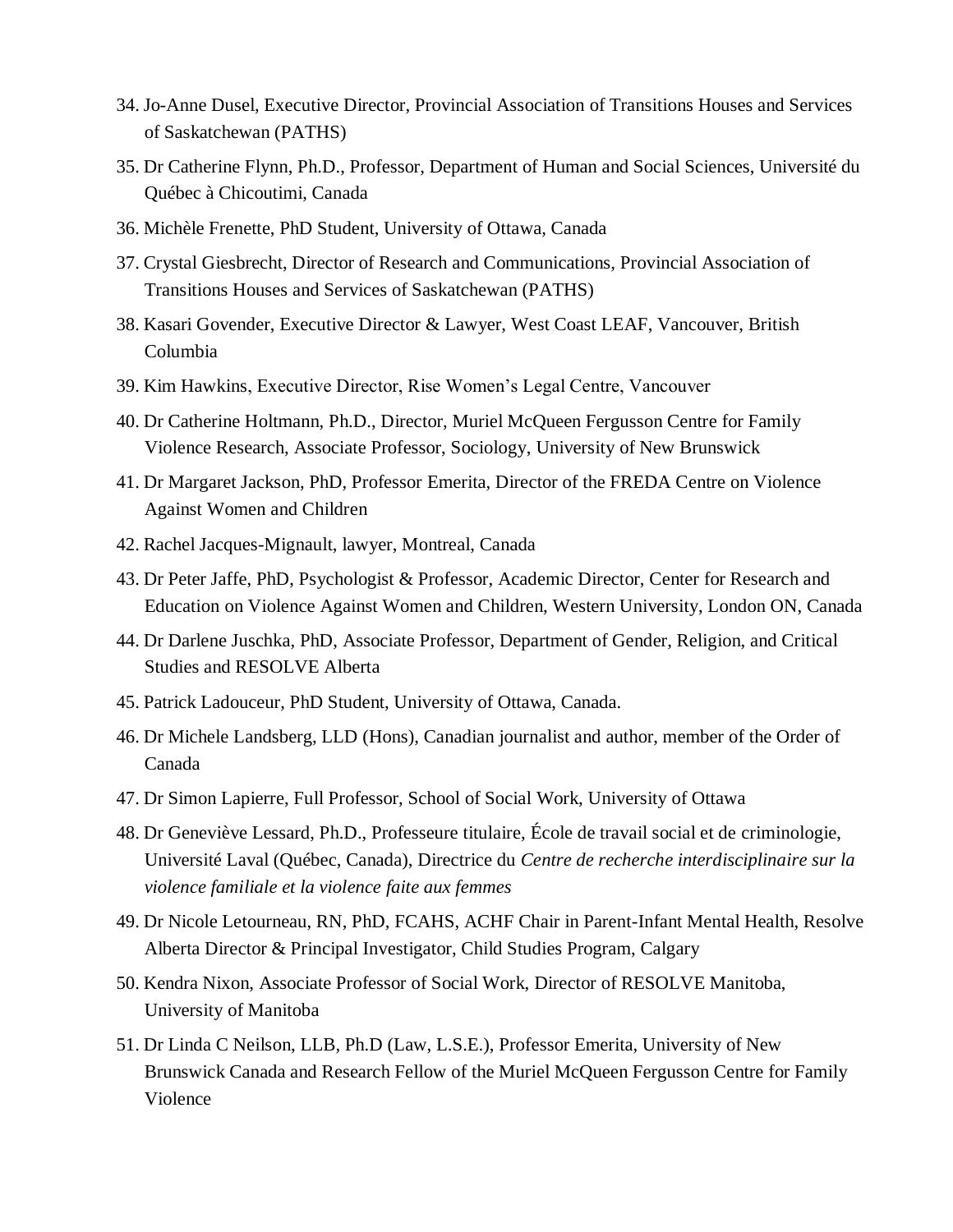- 52. Kendra Nixon, Resolve, Manitoba, Provincial Association of Transitions Houses and Services of Saskatchewan (PATHS)
- 53. Danya O'Malley, Executive Director, PEI Family Violence Prevention Services, Charlottetown, PEI
- 54. Elizabeth Pickett, Canadian Feminist Network, Ottawa
- 55. Marie Josèphe Pigeon, general director of SEP Service d'Entraide Passerelle, Montreal, Canada
- 56. Sandrine Ricci, Doctoral candidate and lecturer, University of Québec in Montréal (UQAM)
- 57. Dr Elizabeth Sheehy, LLB, LLM, LLD (hons), Professor Emerita, University of Ottawa, Faculty of Law, F.R.S.C., Order of Ontario
- 58. Dr Deborah Sinclair, MSW, RSW, PhD, Therapist & Consultant, Lecturer, Factor-Inwentash, Faculty of Social Work, University of Toronto, Canada
- 59. Kharoll-Ann Souffrant, travailleuse sociale et candidate à la maîtrise en service social avec option en études féministes à l'université McGill
- 60. Dinaïg Stall, Professor, University of Québec in Montréal, Montreal, Canada

## **It is important to note that there were Directors of the Canadian Family Violence Research Centres (including one past Director) who have endorsed this memo.**

#### **Institutions:**

- 61. Fédération des femmes du Québec
- 62. Fédération des maisons d'hébergement pour femmes, Québec, Canada
- 63. Feminist Anti-Violence (FemAnVi) Research Collective, University of Ottawa, Canada
- 64. L'R des centres de femmes du Québec, Montréal, Canada
- 65. Luke's Place, Support and Resource Centre for Women and Children in Durham Region, Ontario
- 66. National Association of Women and the Law (NAWL/ANFD), Ottawa, Ontario
- 67. Regroupement des maisons pour femmes victimes de violence conjugale, Montréal, Canada
- 68. Rise Women's Legal Centre, Vancouver
- 69. West Coast LEAF, Vancouver, British Columbia.
- 70. Women's Legal Education and Action Fund (LEAF FAEJ), Toronto, Canada

## *FRANCE*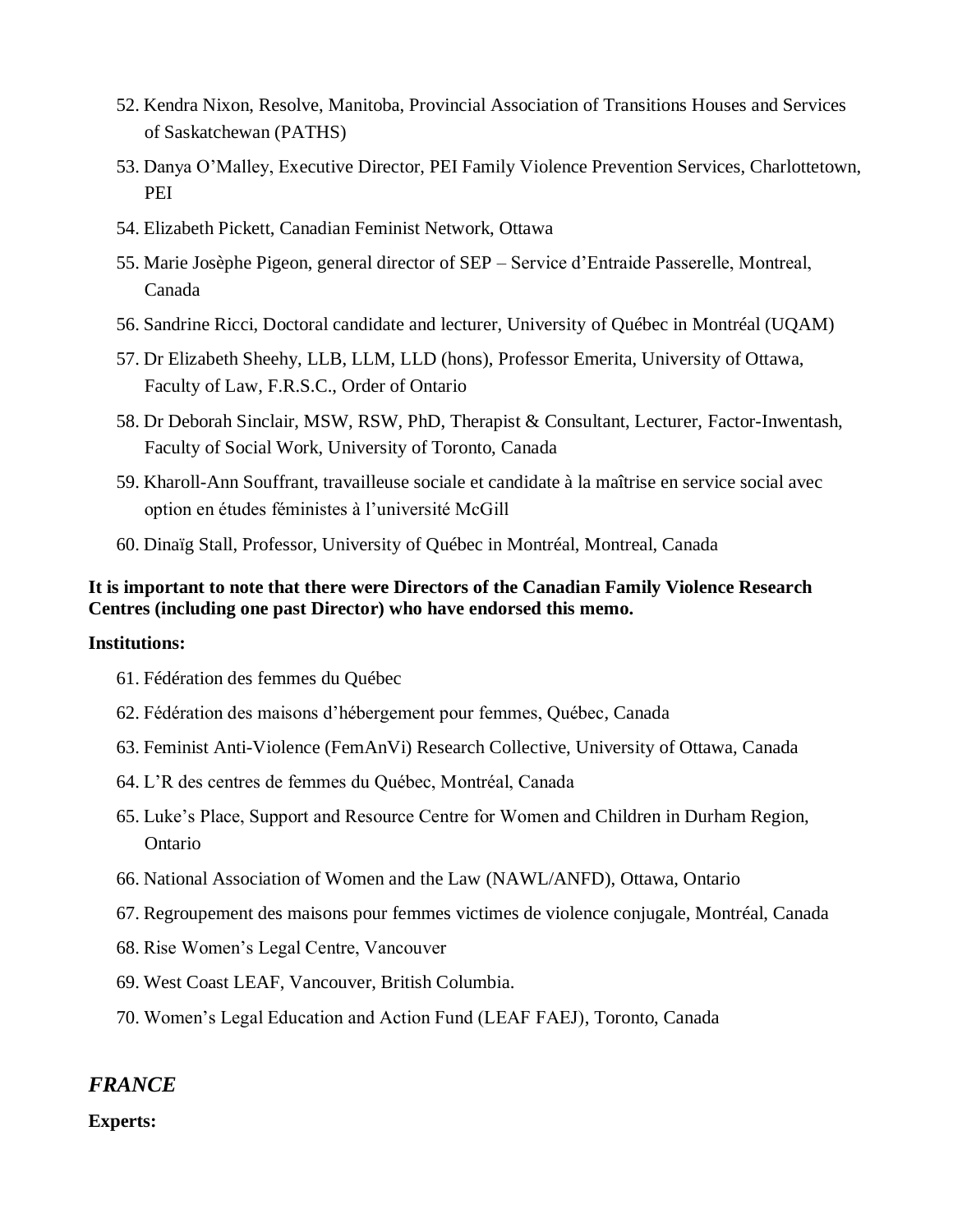- 71. Isabelle Beck, Family Law Lawyer, Lyon, France
- 72. Dr. Maurice Berger, Ph D, child psychiatrist, chief of child psychiatric ward in a university hospital, Professor of child psychopathology in Lyon 2, director of training at the National School of Judges in Paris
- 73. Dr Catherine Bonnet, Consultant in child and adolescent psychiatry in France (1974-2003) in UK (2004-2007), Paris, France
- 74. Dr Anne-Marie Clement, President of the Fédération des Comités Alexis Danan pour la Protection de l'Enfance, Paris, France
- 75. Dr Annie Dudin, Pediatrician, Tours, France
- 76. Dr. Andreea Ernst-Vintila, Associate professor of psychology, Université Paris-Nanterre, Paris Research Center for Social Psychology EA 4386, France
- 77. Marie Françoise Caminada, psychologist, Gourdon, France
- 78. Dr Marie-Paule Grossetete, doctor in evolutionary biology, member of the board of director of Osez le féminisme!, Paris, France.
- 79. Marie-Christine Gryson, clinical psychologist, ex judicial expert (26 years), Lille, France
- 80. Caroline Guesnier, President of CIVIFF (Collectif International Vaincre les Injustices Faites aux Femmes)
- 81. Mélanie Jauner, responsible for Antenne Ouest et Haut de France CIVIFF (Collectif International Vaincre les Injustices Faites aux Femmes)
- 82. Dr Eugénie Izard, child psychiatrist, President of the REPPEA (Réseau de Professionnels pour la Protection des Enfants et des Adolescents), Toulouse, France
- 83. Dr Catherine Le Magueresse, lawyer, expert on violence against women, Paris France
- 84. Pierre-Guillaume Prigent, PhD Student, University of Western Britanny, France
- 85. Meryl Puget, clinical psychologist and psychologue clinicienne, member of the board of directors of Osez le féminisme!, Paris, France.
- 86. Alexandra Rhodes, Clinical Psychologist, Child Psychotherapist, Expert at the Courts Toulouse Court of Appeal, Toulouse, France
- 87. Dr Hélène Romano, Dr in psychopathology, HDR PhD CPP Lyon Est III, Lyon, France
- 88. Dr Brigitte Mélot Slama, member of the Board of Directors of the REPPEA (Réseau de Professionnels pour la Protection des Enfants et des Adolescents), Bagnolet France
- 89. Lucie Sabau, member of the board of director of Osez le féminisme!, Paris, France
- 90. Gwénola Sueur, Réseau International des Mères en Lutte, France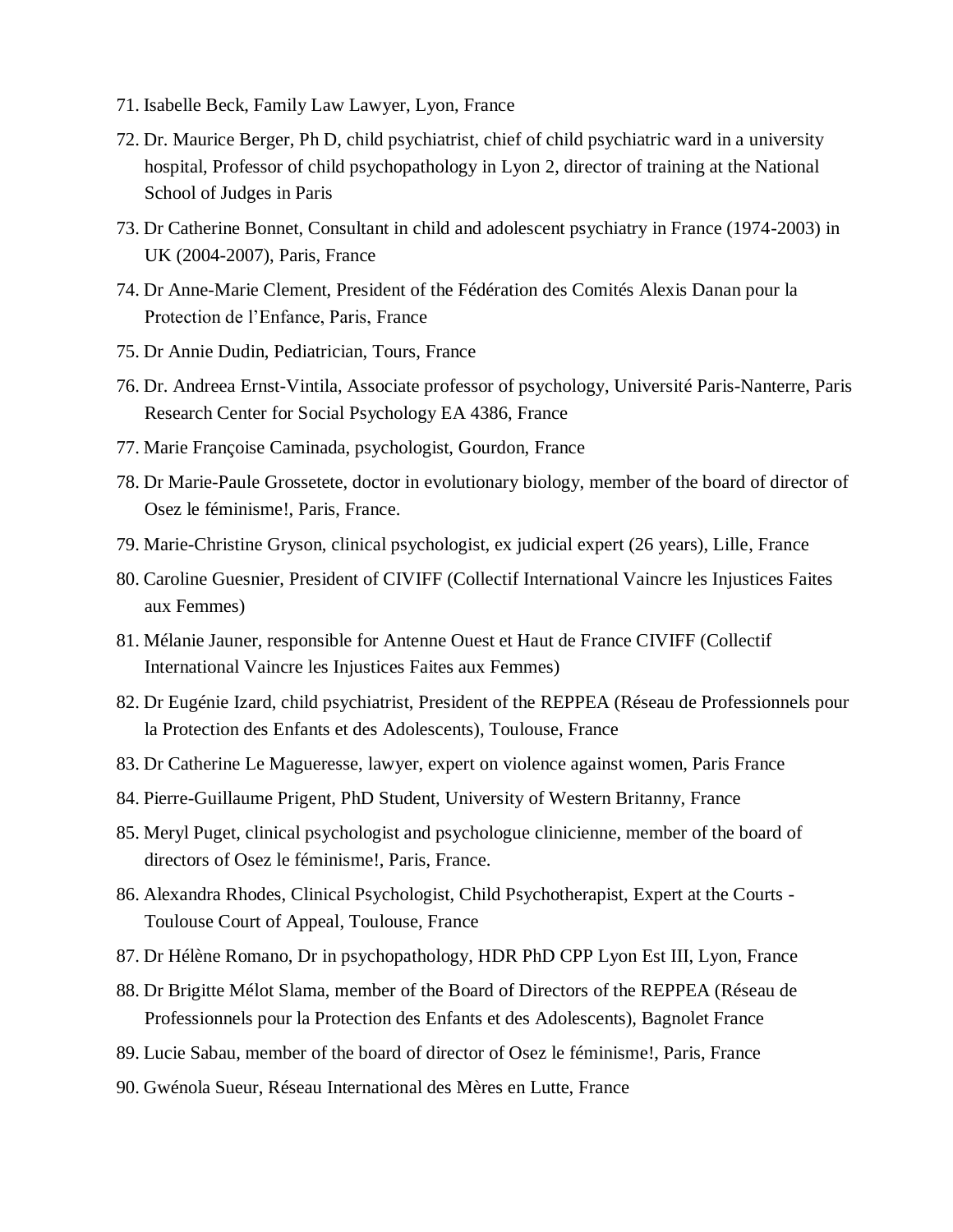- 91. Stéphanie Vecchiato, respsonsible Antenne Sud Ouest CIVFF (Collectif International Vaincre les Injustices Faites aux Femmes)
- 92. Galia Yehezkieli, Child psychiatrist, Charenton-le-Pont, France

## **Institution**:

93. Association REPPEA (Réseau de Professionnels pour la Protection des Enfants et des Adolescents, association of professionals network for child protection)

## *ISRAEL*

### **Experts**:

- 94. Gali Etzion, Attorney at Law, Director counselling & legislation department, Naamat Women's Organization
- 95. Professor Daphna Hacker, Law Faculty and Head of Gender Studies Program, Tel Aviv University
- 96. Prof. Ruth Halperin-Kaddari, Professor at Bar-Ilan University Faculty of Law, Israel; Founding Head of the Rackman Center for the Advancement of Women at BIU; and former Vice-Chair of **CEDAW**
- 97. Dana Eisner-Lavi, Adv., Director of the Women's Rights Clinic, College of Management School of Law

#### **Institution**:

98. The Ruth and Emanuel Rackmen Center for the Advancement of Women, Bar-llan University, Faculty of Law

## *ITALY*

### **Experts:**

99. Mariachiara Feresin, PhD Student, University of Trieste

100. Professor Patrizia Romito, PhD, Deputy Director for Equal Opportunities, Laboratory of Social and Community Psychology, University of Trieste, Italy

## *NEW ZEALAND*

- 101. Dr Peter Adams, Professor, Social & Community Health, University of Auckland
- 102. Dr Jackie Blue, former New Zealand Human Rights Commissioner (Women's Rights)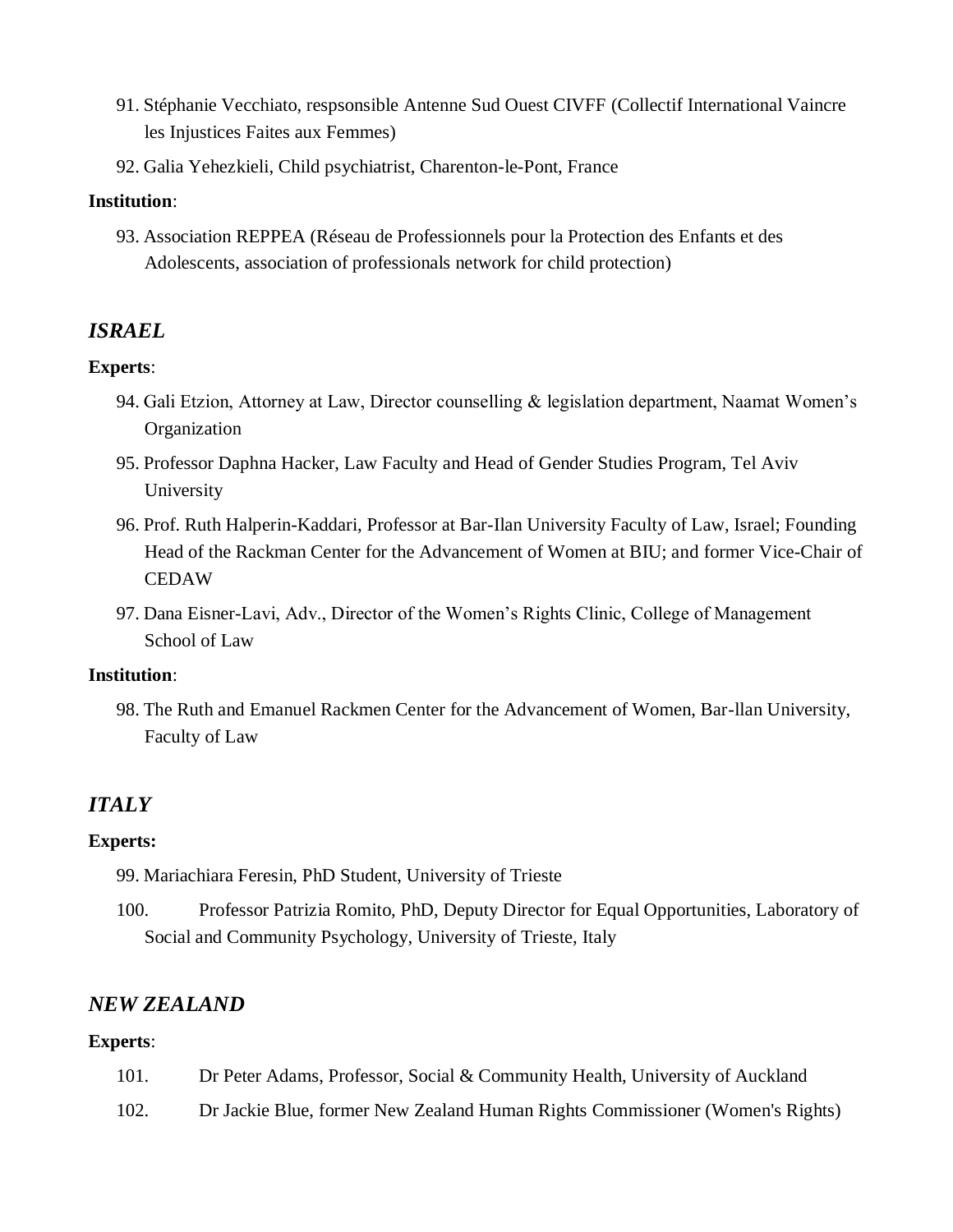- 103. Jane Drumm, General Manager, Shine (Safer Homes in NZ Everyday) Auckland
- 104. Dr Vivienne Elizabeth, Associate Professor, Sociology, University of Auckland
- 105. Dr Nicola Gavey, Professor, Psychology, University of Auckland
- 106. Dr Deborah Hager, Lecturer, Health Promotion, School of Population Health, University of Auckland
- 107. Ruth Herbert, Co-Founder, The Backbone Collective
- 108. Dr Sue Jackson, Associate Professor, Psychology, Victoria University of Wellington
- 109. Dr Ang Jury, Chief Executive, National Collective of Women's Refuges, NZ
- 110. Dr Jade Le Grice, Lecturer, Psychology, University of Auckland
- 111. Deborah Mackenzie, Co-founder, The Backbone Collective, New Zealand
- 112. Dr Kathryn McPhillips, Clinical Psychologist, Executive Director, Auckland Sexual Abuse Help Foundation
- 113. Dr Mandy Morgan, Professor, Psychology, Massey University
- 114. Leonie Morris, Community Worker, Auckland Women's Centre, NZ
- 115. Nicola Paton, Family Violence Clearinghouse, University of Auckland, New Zealand
- 116. Dr Neville Robertson, Senior Lecturer, Psychology, Waikato University
- 117. Dr Michael Tarren-Sweeney, Professor of Child & Family Psychology, School of Health Sciences, University of Canterbury, New Zealand, editor of Developmental Child Welfare
- 118. Professor Julia Tolmie, Faculty of Law, The University of Auckland

## *SPAIN*

119. Encarna Bodelón Gónzalez. Profa. Filosofia del derecho. Universitat Autònoma de Barcelona

### *SWITZERLAND*

120. Glòria Casas Vila, Postdoctoral Fellow, Université de Lausanne, Switzerland

## *UNITED KINGDOM*

- 121. Dr Adrienne Barnett, Ph.D., Senior Lecturer Law, Brunel University, London
- 122. Jenny Beck, Solicitor, Director of Beck Fitzgerald, LLP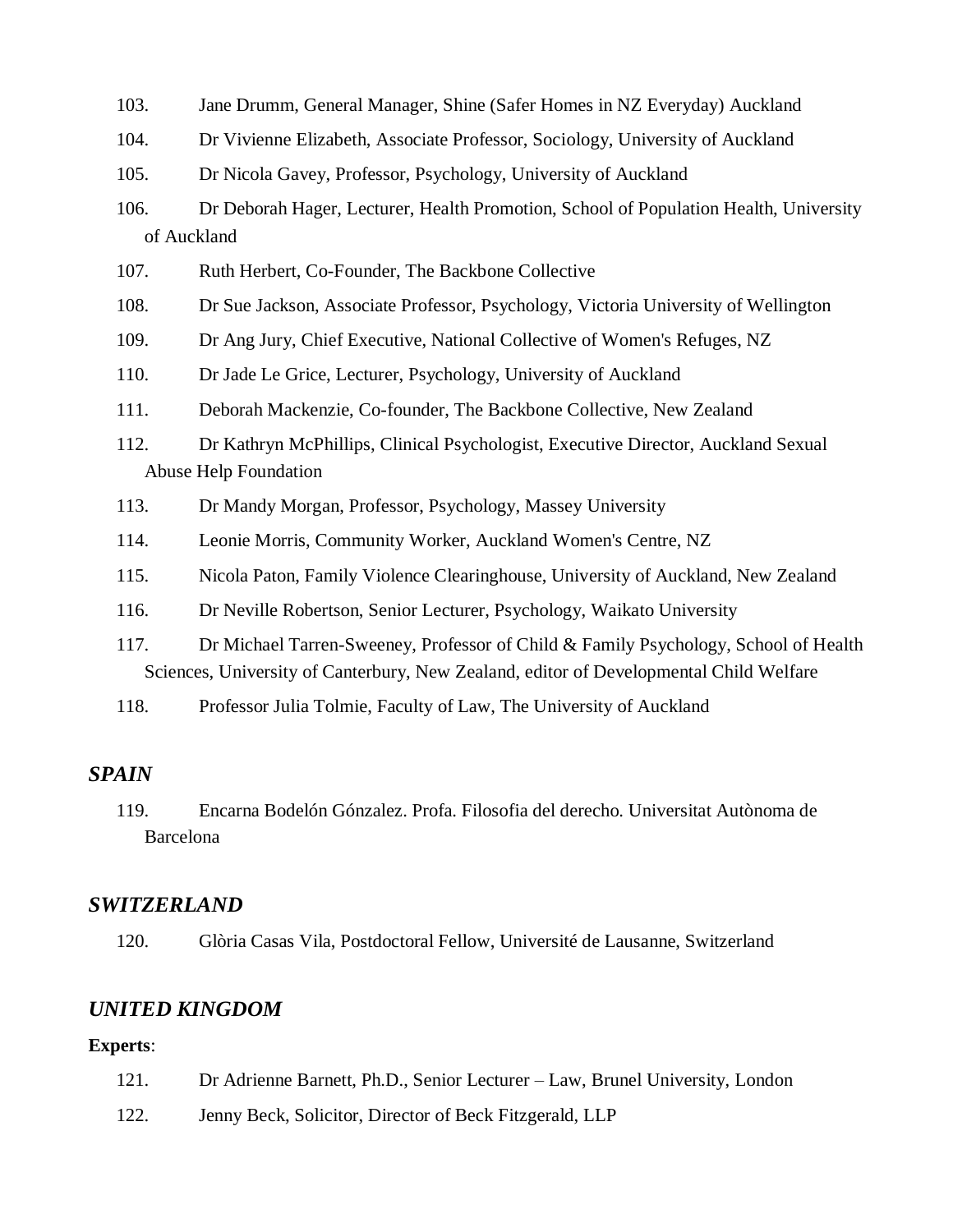- 123. Estelle de Boulay, Director, Rights of Women, London
- 124. Professor Shazia Choudhry, Department of Law, Queen Mary University, London
- 125. Olive Craig, Legal Officer, Rights of Women, London
- 126. Dr Julie Doughty, Ph.D., Lecturer in Law, Cardiff University School of Law and Politics
- 127. Professor Gillian Douglas, LL.D., FacSS, Executive Dean, The Dickson Poon School of Law, King's College London
- 128. Jane Fortin, Emeritus Professor, University of Sussex
- 129. Sarbjit Ganger, Director, Asian Women's Resource Centre, London
- 130. Mandip Ghai, Legal Officer, Rights of Women, London
- 131. Jonathan Herring, Professor of Law, Oxford University, England
- 132. Marianne Hester, Professor, Chair in Gender, Violence & International Policy, University of Bristol, UK
- 133. Melanie Johnson, Family Law Barrister, 1 Pump Court Chambers, London
- 134. Felicity Kaganas, Professor of Law, Brunel Law School
- 135. Mavis MacLean, Senior Research Fellow, University of Oxford
- 136. Professor Judith Masson, PhD, Professor of Socio-Legal Studies, University of Bristol Law School, University of Bristol
- 137. Dr Nina Maxwell, PhD, Senior Research Associate, Cardiff University School of Social Sciences
- 138. Dr Thomas Slater, PhD, Lecturer in Social Work, Cardiff University School of Social Sciences
- 139. Dr Leanne Smith, PhD, Senior Lecturer in Law, Cardiff University School of Law and **Politics**
- 140. Dr Liza Thompson, PhD, CEO of Sateda, UK
- 141. Professor Liz Trinder, University of Exeter
- 142. Suzanne Zaccour, Dphil student in law, Oxford University, Oxford, United Kingdom

## *UNITED STATES*

#### **Experts:**

143. Caroline Bettinger-López, Professor of Clinical Legal Education, Director, Human Rights Clinic, University of Miami Law School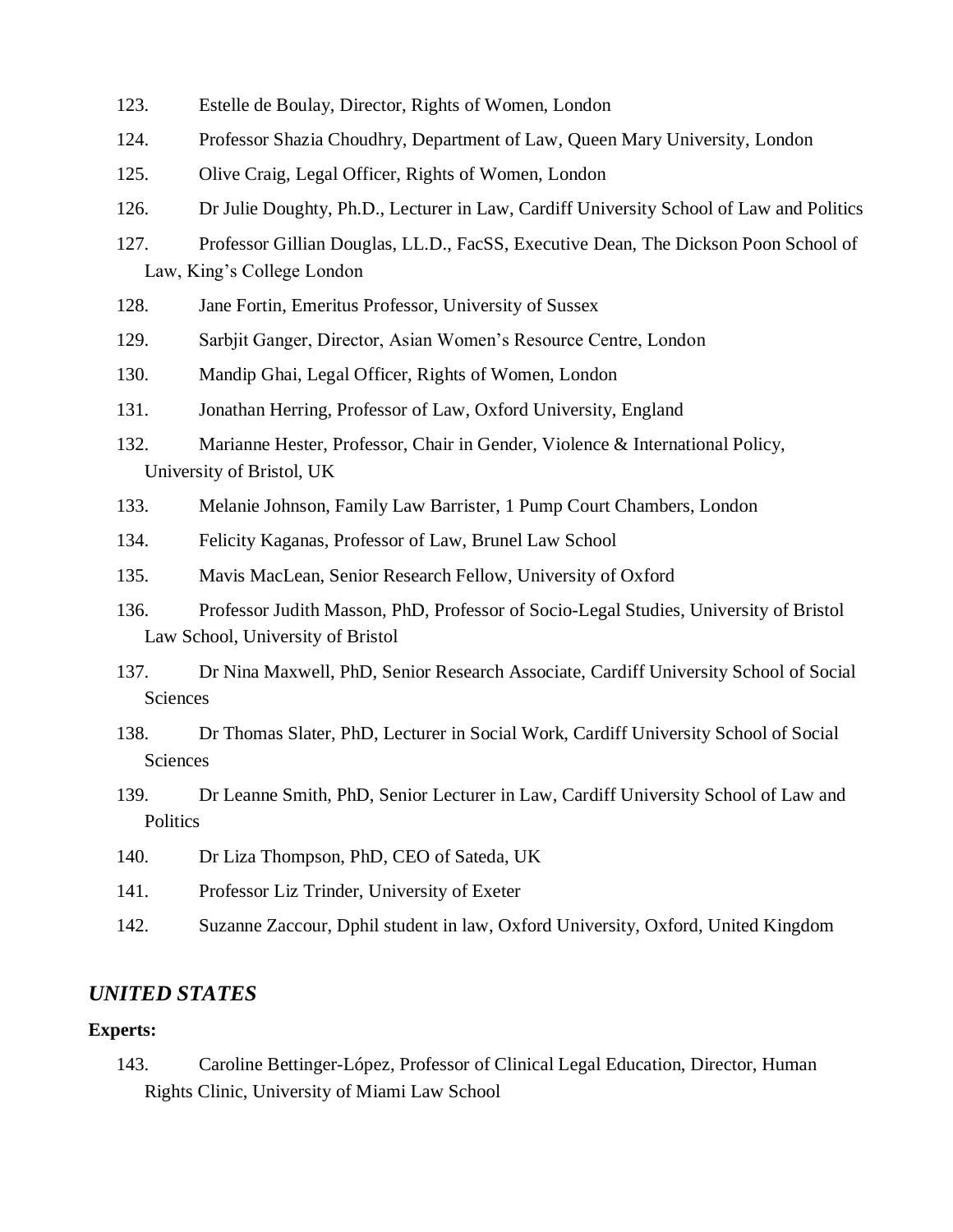- 144. Dr Kelly J Champion, PhD, ABPP, Clinical and Forensic Psychologist, Cadeus Behavioral Health, Bethesda, Maryland
- 145. Cynthia Cummings, Attorney, Child Justice Inc. Silver Spring, MD
- 146. Margaret Drew, Associate Professor, University of Massachusetts Law School
- 147. Sasha Drobnick, Managing Attorney, Domestic Violence Legal Empowerment and Appeals Project (DV LEAP)
- 148. Dr Jeffrey L. Edleson, Ph.D., Dean, School of Social Welfare, University of California, Berkeley, California
- 149. Nancy Erickson, J.D., LL.M., M.A, Law Office of Nancy S. Erickson, member of the Practising Law Institute
- 150. Lisa Fischel-Wolovick, JD, MSW, Adj. Associate Professor, Department of Psychology, City University of New York at John Jay College
- 151. Denise Gamache, MSW, Executive Director, Battered Women's Justice Project, Minneapolis. The Project also manages the National Center on Protection Orders and Full Faith Credit
- 152. Dr Robert Geffner, Ph.D., ABN, ABP, Founding President, Institute on Violence, Abuse and Trauma, Distinguished Research Professor of Psychology, Alliant International University, San Diego
- 153. Paul Griffin, Legal Director, Child Justice Inc., Silver Spring, MD
- 154. Nathaniel Grube, Attorney, Child Justice Inc., Silver Spring, MD
- 155. Eileen King, E.D., Program Director, Child Justice Inc., Silver Spring MD
- 156. Dr Jean Mercer, PhD, Professor Emerita, Psychology, Stockton University, New Jersey and Founding Fellow, Institute for Science in Medicine
- 157. Joan Meier, Professor of Law, George Washington University Law School and Legal Director, Domestic Violence Legal Empowerment and Appeals Project (DV LEAP);
- 158. Sandi Capuano Morrison, Chief Executive Officer, Institute on Violence, Abuse and Trauma (IVAT); Board Member, National Partnership to End Interpersonal Violence Across the Lifespan (NPEIV) San Diego
- 159. Gimel Rogers, Psy.D, Training Director, IVAT
- 160. Kathleen Russell, Executive Director, Center for Judicial Excellence, California
- 161. Aileen Herlinda Sandoval, Psy.D., Forensic Associate, Institute on Violence, Abuse and Trauma (IVAT) and Family Violence and Sexual Assault Institute (FVSAI), San Diego
- 162. Alexandra Sandacz, Attorney, Child Justice Inc., Silver Spring, MD